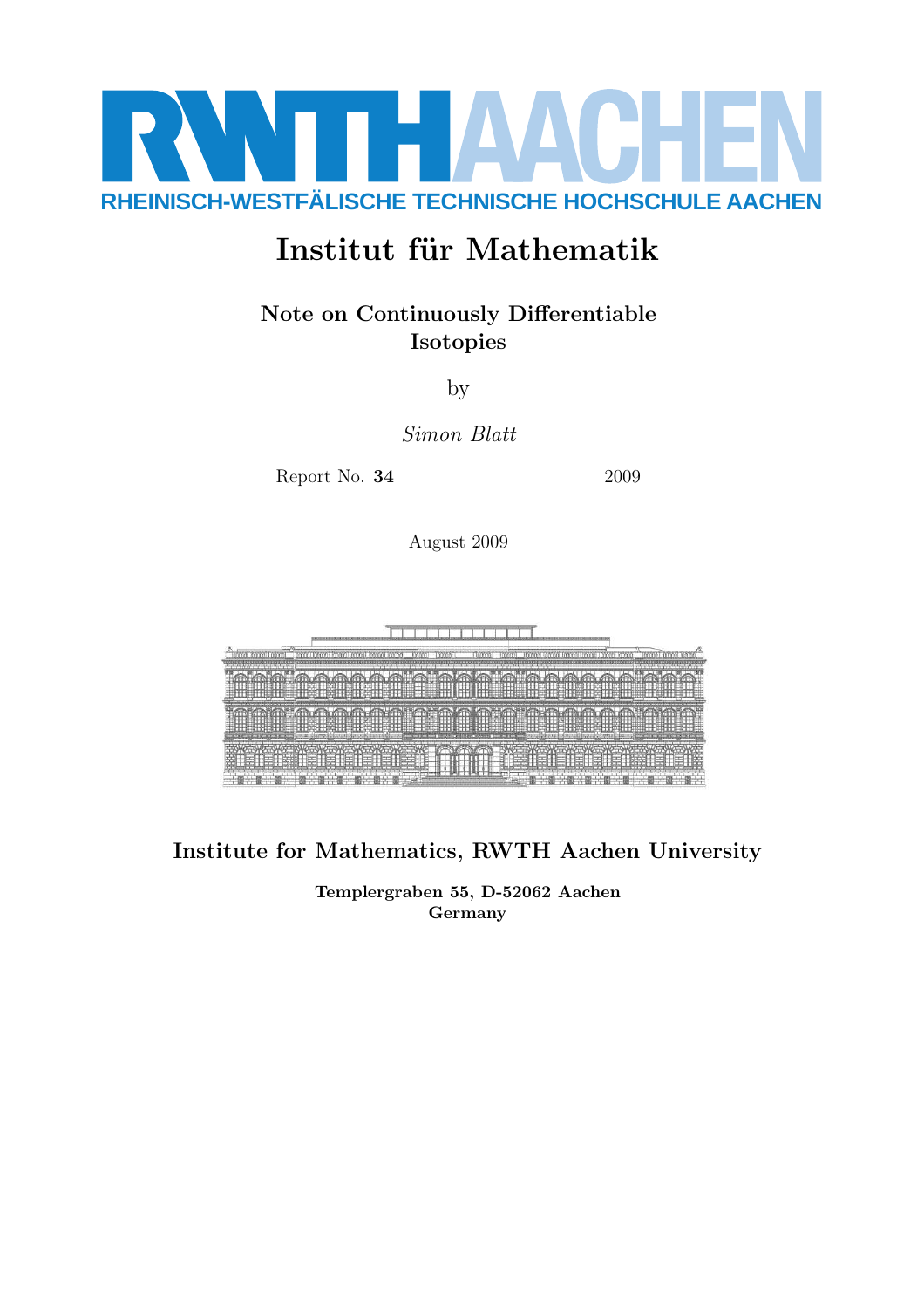# Note on Continuously Differentiable Isotopies

Simon Blatt <sup>∗</sup>

February 5, 2009

#### Abstract

This note introduces and discusses the notion of  $C<sup>1</sup>$ - isotopies. Two important properties will be proven. We will show that any  $C^1$  -isotopy of a compact manifold N can be extended to an ambient  $C^1$ -isotopy. Furthermore, we will see that the knot classes are open subsets of the set of continuous differentiable function equipped with the strong Whitney topology.

Keywords: isotopies, knots and links.

2000 AMS subject classification: 57Q45.

### 1 Introduction

One of the first things one has to ask in the theory of knots and links is: When are two knots or links of the same type? One can find basically two different answers to this question: Sometimes two knots are said to be of the same type if the ambient space can be transformed in a nice way such that we get the second knot from the first. The two knots are then called ambient isotopic. In other papers two knots are of the same type if the first knot itself can be transformed nicely into the second. One then says that the two knots are isotopic. We want to make clear what we mean under a "nice" transformation. We say that a function f from one manifold into another is a  $C^k$  embedding,  $k \geq 1$ , if f is  $C^k$ , an immersion, and a homeomorphism onto its image.

**Definition 1.1** (Isotopy). Let M and N be  $C<sup>k</sup>$  manifolds without boundary,  $k \geq 1$ , and let  $I \subset \mathbb{R}$  be an interval.

- A  $C^k$  map  $h: N \times I \to M$  is called a  $C^k$  *isotopy* if the mappings  $h_t :=$  $h(\cdot, t)$  are  $C^k$  embeddings for every  $t \in I$ .
- Two  $C^k$  embeddings  $f_0, f_1: N \to M$  are said to be  $C^k$  *isotopic* if there is a  $C^k$  isotopy  $h: N \times [0,1] \to M$  such that  $h(\cdot, i) = f_i$  for  $i = 0,1$ . In this situation we call h a  $C^k$  isotopy between  $f_0$  and  $f_1$ .
- Two  $C^k$  embeddings  $f_0, f_1 : N \to M$  are called *ambient*  $C^k$  *isotopic* if there is a  $C^k$  isotopy  $H : M \times [0,1] \rightarrow M$  with  $H(\cdot,0) = id_M$  and  $f_1 = (H(\cdot, 1)) \circ f_0.$

<sup>∗</sup>Max-Planck-Institut fur Gravitationsphysik, Albert-Einstein-Institut, 14476 Golm, Ger- ¨ many, simon.blatt@aei.mpg.de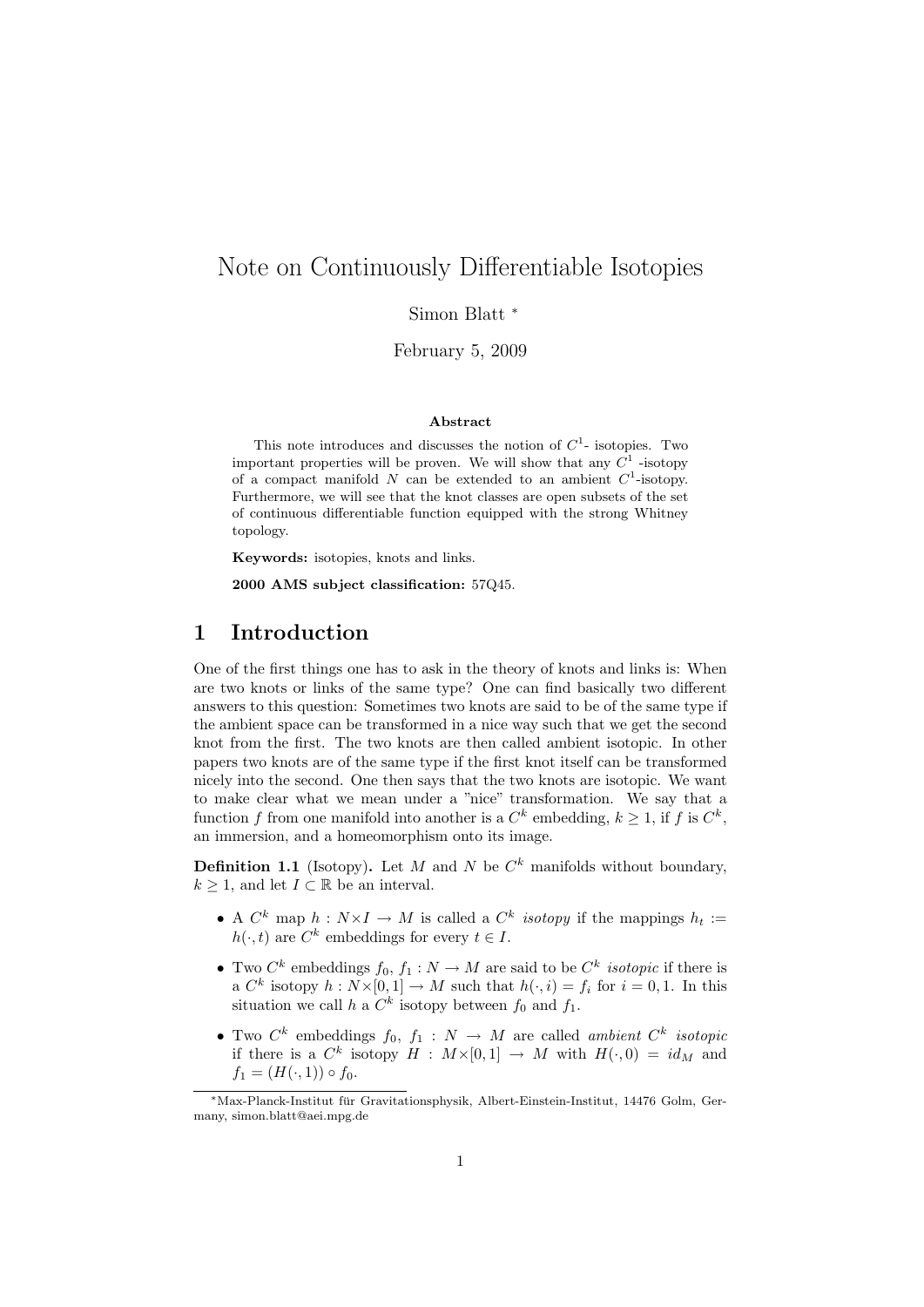

Figure 1: These pictures show the tightening of a knot. Tightening a knot one gets an  $C^0$  isotopy from every rectifiable Jordan curve to the unknot.

Of course, ambient isotopic maps are isotopic. A natural question is, whether the inverse is true as well. This would be very interesting because then one just has to construct an isotopy between two knots to show that the knots are ambient isotopic.

If we are only working with homeomorphisms, it is well-known that there are  $C^0$  isotopies which cannot be extended to ambient  $C^0$  isotopies in the above sense (cf. Figure 1). It can even be shown that every Jordan curve that has a non-vanishing differential at a point is  $C^0$  isotopic to the unknot.

As far as we know, R. Thom presented the first proof concerning this question in 1957, which led to the various forms of what is now called "Thom's first isotopy lemma" (cf. [Ver84]). The methods he used can for example be found in the book of M.W. Hirsch [Hir97]. They are good enough to show that the answer to the question above is yes if the isotopies are at least in  $C^2$  and N is a compact manifold. Unfortunately, the methods of his proof do not work if the isotopy is only  $C^1$ , since the flow of a  $C^0$  vector field is not uniquely defined.

Nonetheless Hirsch claims in his book that even  $C<sup>1</sup>$  isotopies can be extended to ambient  $C<sup>1</sup>$  isotopies, but he does neither present a proof nor does he give a hint on how to prove it (cf. Section 8.1, Exercise 4 in [Hir97]).

Since we are not aware of any explicit proof in literature, we want to show the following theorem in this chapter:

**Theorem 1.2** (Isotopy extension theorem). Let N be a compact  $C^1$  manifold without boundary, M a  $C^1$  manifold without boundary,  $h: N \times [0,1] \to M$  a  $C^1$ isotopy between  $f_0 := h(\cdot, 0)$  and  $f_1 := h(\cdot, 1)$ , and let U be an open set with  $U \supset h(N\times [0,1])$ . Then the two embeddings  $f_0$  and  $f_1$  are ambient  $C^1$  isotopic. More precisely, there is a  $C^1$  isotopy  $H : M \times [0, 1] \to M$  which extends h in the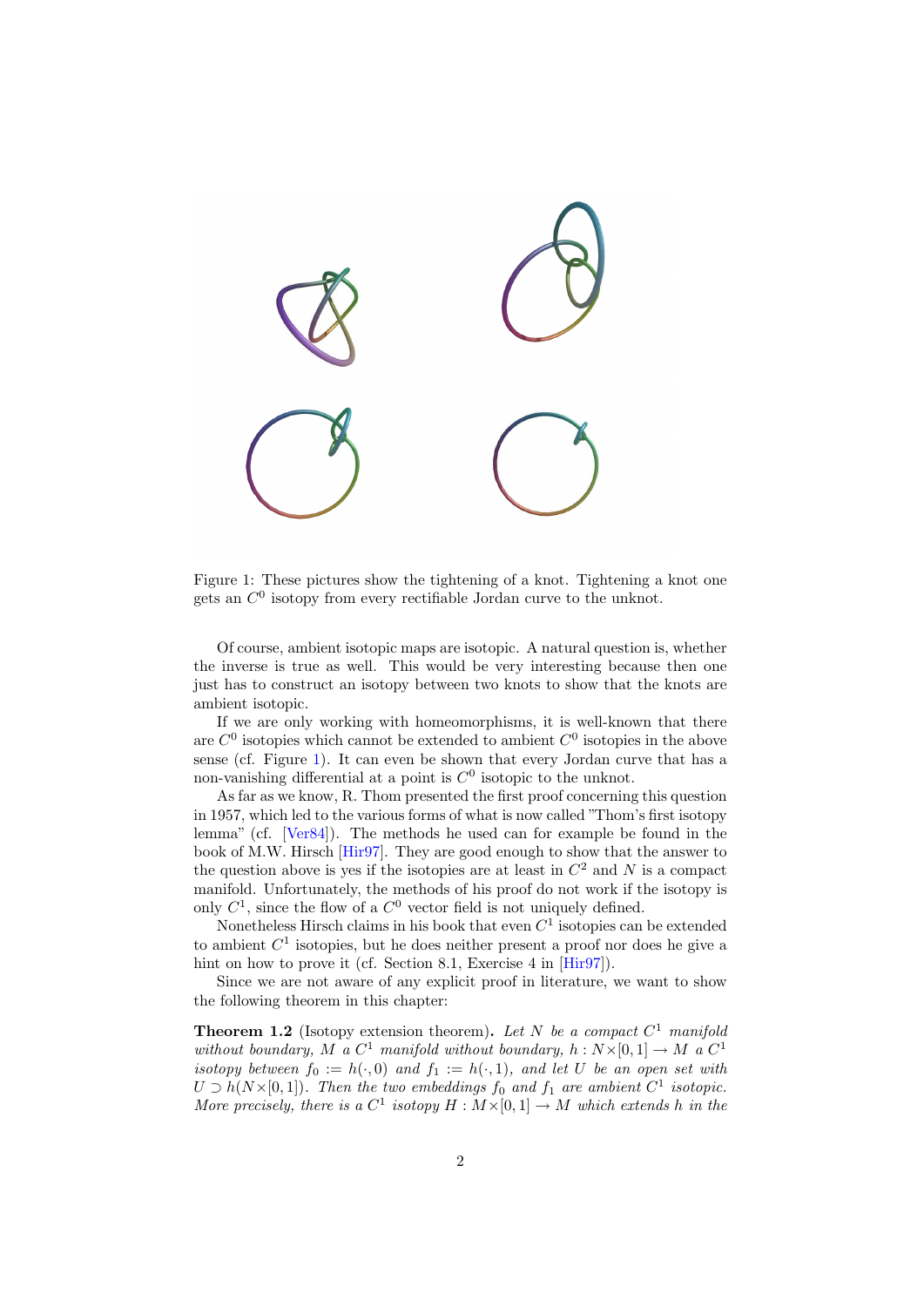sense that

$$
H_t \circ h_0 = h_t \quad \text{for all } t \in [0, 1]
$$

where  $H_t := H(\cdot, t)$  and  $h_t := h(\cdot, t)$ . Moreover H can be chosen such that

 $H(p, t) = p$  for all  $(p, t) \in (M - U) \times [0, 1].$ 

Exchanging  $H(p, t)$  with  $H((H(\cdot, 0))^{-1}(p), t)$ , we can even gain  $H(\cdot, 0)$  $id_M$ . An immediate consequence of this Theorem is the following corollary the question we raised above.

Corollary 1.3. Let  $N$  be a compact  $C^1$  manifold without boundary and  $M$  be a  $C^1$  manifold without boundary. Then two  $C^1$  embeddings  $f_0, f_1 : N \to M$  are  $C^1$  isotopic if and only if they are ambient  $C^1$  isotopic.

Of course being ambient  $C<sup>1</sup>$  isotopic defines an equivalence relation on the set of  $C<sup>1</sup>$  embeddings and the corresponding equivalence classes are called knot classes. In the last section we will prove some useful topological properties of these classes in case that  $N$  is a compact manifolds without boundary. We will first show that knot classes are open subsets of  $C^1(N, M)$  equipped with strong Whitney topology (cf. Definition 2.1 for a definition of this topology). This generalizes the main lemma in [Rei05] for curves in  $\mathbb{R}^3$  to manifolds of arbitrary dimension and codimension.

Theorem 1.4. Let M and N be smooth and compact manifolds without boundary and  $\eta : N \to M$  be a  $C^1$ -embedding, e.i.  $\eta$  is  $C^1$ , an immersion, and a homeomorphism onto its image. Then there is a neighborhood U of  $\eta$  in  $C^1(N,M)$  such that every  $\xi \in U$  is  $C^1$ -isotopic to  $\eta$ .

Combining this with Corollary 1.3, we immediately get

**Corollary 1.5.** Let M and N be smooth  $C^1$  manifolds without boundary, N be compact, and let  $\eta: N \to M$  be a  $C^1$ -embedding, e.i.  $\eta$  is  $C^1$ , an immersion, and a homeomorphism onto its image. Then there is a neighborhood  $U$  of  $\eta$  in  $C^1(N,M)$  such that every  $\xi \in U$  is ambient  $C^1$ -isotopic to  $\eta$ .

The corresponding result for curves in Euclidean 3-space has successfully been applied to prove the existence of minimizers of an energy in given knot class (cf. [SvdM07, vdM96, vdM98, VdM99]). The key obeservation is, that if a minimizing sequence of  $C^1$  embeddings in that knot class converges in  $C^1$  to an embedding, Corollary 1.5 shows that this embedding still belongs to the same knot class.

This article is adressed to mathematicians working in analysis with some basic knowledge about differential manifolds. Therfore, we carefully restate all the tools from differential topology that will be used in this article.

## 2 Extending Isotopies

#### 2.1 Preliminaries

In this section we want to remind the reader of some definitions and facts from differential topology. We assume that the reader is familiar with the notion of an abstract  $C^k$  manifold with boundary, a  $C^k$  submanifold,  $k \in \mathbb{N}$ , and the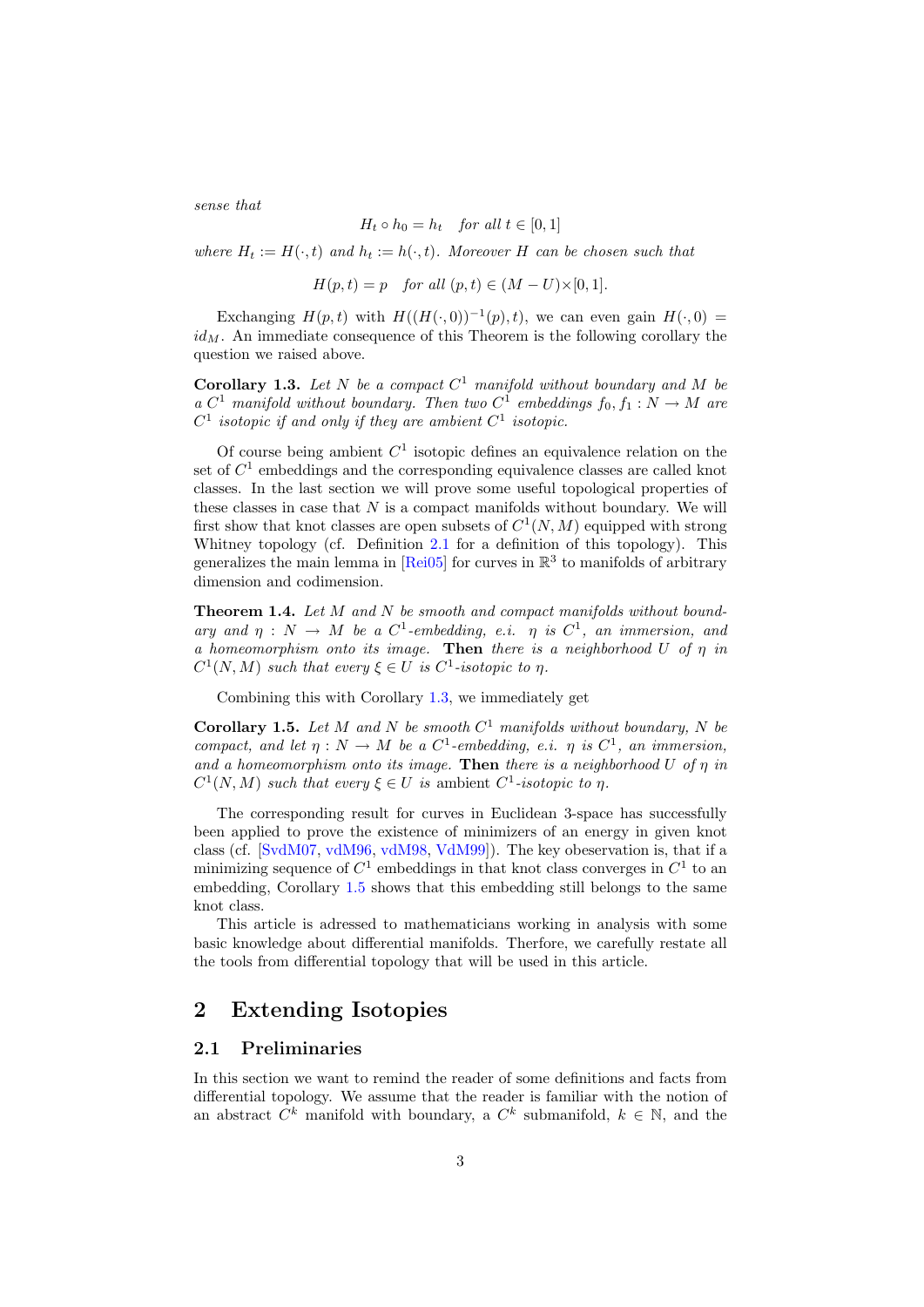notion of regular and singular values of differentiable maps as it can be found in [Mun63, Section 1.1] or [Hir97, Chapter 1].

Let  $A \subset \mathbb{R}^n$ . We say that a function  $f : A \to \mathbb{R}^m$  is of class  $C^r$  if there is an open set  $\Omega \supset A$  and a function  $g \in C^r(\Omega, \mathbb{R}^m)$  such that  $f = g|_A$ .

Let M and N be  $C^k$  manifolds with or without boundary. Then we say that a function  $f: N \to M$  belongs to the class  $C^k$  for a  $k \leq r$  if for all charts  $(\phi, U)$ of N and  $(\psi, V)$  of M with  $f(U) \subset V$  the function

$$
\phi(U) \to \psi(V)
$$
  

$$
p \mapsto \psi \circ f \circ \phi^{-1}(p)
$$

is of class  $C^k$ .

We consider the following topology on the function spaces  $C^k(N, M)$ . This topology is also known as Whitney topology or fine topology.

**Definition 2.1** (Strong topology on  $C^k(N,M)$  (cf. Chapter 2 in [Hir97])). Let M and N be  $C^k$  manifolds without boundary,  $k \geq 1$ . We say that  $U \subset$  $C^k(N,M)$  is open, if for every  $f \in U$  there is an index set I, charts  $(\phi_i, U_i)$  of N and  $(\psi_i, V_i)$  of M, compact subsets  $K_i \subset U_i$  and  $0 < \varepsilon_i < \infty$ ,  $i \in I$ , such that

- $\{U_i\}_{i\in I}$  is a locally finite
- $f(K_i) \subset V_i$ ,
- every  $g \in C^k(N,M)$  with

$$
g(K_i) \subset V_i
$$

and

$$
\|\psi_i \circ f \circ \phi_i^{-1} - \psi_i \circ g \circ \phi_i^{-1}\|_{C^k(\phi(K_i))}
$$
  

$$
:= \sum_{j=0}^k \left\{ \sup_{x \in \phi_i(K_i)} \|D^j(\psi_i \circ f \circ \phi_i^{-1})(x) - D^j(\psi_i \circ g \circ \phi_i^{-1})(x)\| \right\} < \varepsilon_i
$$

for all  $i \in I$  belongs to U.

We denote by  $C_s^k(N,M)$  the space  $C^k(N,M)$  equipped with this topology.

One of the properties of this topology is that under some technical conditions the set of  $C^1$  embeddings is open.

Theorem 2.2 (Theorem 1.4 of Chapter 2 in [Hir97] , Theorem 3.10 in [Mun63]). Let N and M be  $C^1$  manifolds which have no boundary. Then the set of  $C^1$ embeddings from N in M is an open set in  $C_s^1(N,M)$ .

During the proof of the local extension theorem (Theorem 1.2), we will construct  $C^1$  homotopies that are embeddings at one particular time  $t_0$ . We will then use Theorem 2.2 to show that these homotopies are in fact  $C^1$  isotopies on a small time interval around  $t_0$ .

The first step in the proof of the local extension theorem will be to embed M into an Euclidean space.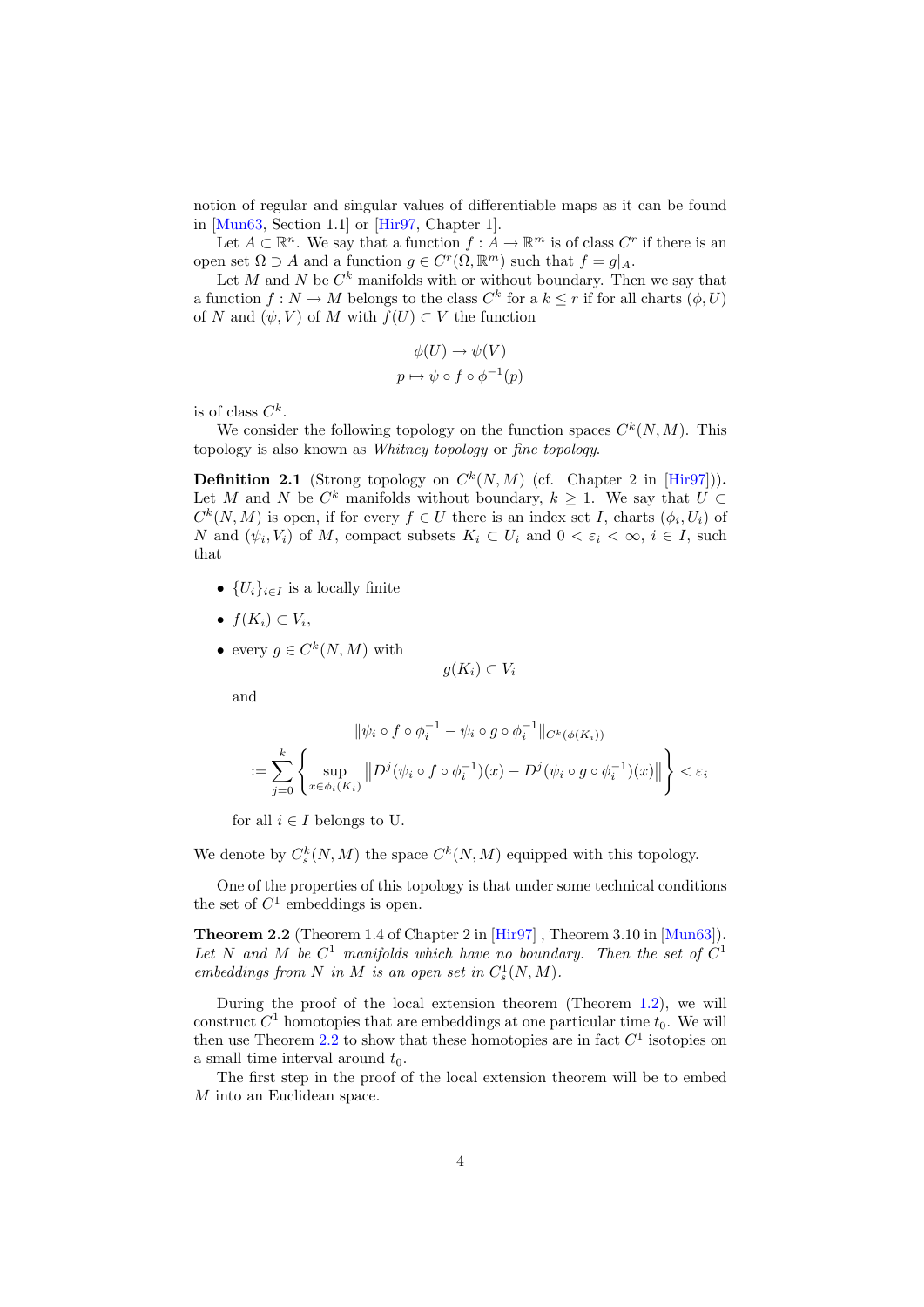Theorem 2.3 (Easy Whitney embedding theorem, cf. [Mun63, Problem 2.10]). Let M be a  $C^k$  manifold,  $k \geq 1$ . Then there is a  $C^k$  embedding of M into  $\mathbb{R}^q$ for some  $q \in \mathbb{N}$ .

To get back to our original manifold, we will use the following version of the tubular neighborhood theorem.

Theorem 2.4 (Tubular neighborhood theorem, cf. Theorem 5.5 in [Mun63]). Let M be a  $C^k$  manifold without boundary,  $k \geq 1$ , and  $\mu : M \to \mathbb{R}^q$  be a  $C^k$ embedding. Then there is an open set  $W_{\mu}$  containing  $\mu(M)$  and a  $C^{k}$  retraction

$$
r_{\mu}: W_{\mu} \to \mu(M),
$$

*i.e.*  $r_{\mu}$  *is*  $C^k$  *and satisfies* 

 $r_\mu(y) = y$ 

for every y in  $\mu(M)$ .

Furthermore we will need the following technical lemmas. They will help us to deal with the unhandy strong topology.

**Lemma 2.5.** Let  $K$  be a compact topological space,  $X$  be a topological space,  $t_0 \in X$ , and let U be an open set in  $K \times X$  with respect to the product topology containing  $K \times \{t_0\}$ . Then there is an open neighborhood V of  $t_0$  in X such that

$$
K {\times} V \subset U.
$$

*Proof.* Since U is open in the product topology, for every  $p \in K$  there is an open neighborhood  $U_p$  of p in K and  $V_p$  of  $t_0$  in X such that

$$
U_p \times V_p \subset U.
$$

Since K is a compact set, there are  $p_1, \ldots, p_l \in K$  such that

$$
\bigcup_{i=1}^{l} U_{p_i} = K
$$

Setting  $V = \bigcap_{i=1}^{l} V_{p_i}$  we get that

$$
K \times V \subset U.
$$

 $\Box$ 

Corollary 2.6. Let  $K$  be a compact topological space,  $X$  and  $Y$  topological spaces, and let  $f: K \times X \to Y$  be a continuous function. Furthermore, let  $t_0 \in X$  and  $\tilde{U}$  an open set in Y with  $f(K \times \{t_0\}) \subset \tilde{U}$ . Then there is an open neighborhood  $V$  of  $t_0$  in  $X$  such that

$$
f(K \times V) \subset \tilde{U}.
$$

*Proof.* We set  $U := f^{-1}(\tilde{U})$ . Then K, X, and U satisfy all the conditions of Lemma 2.5. Hence, there is an open neighborhood V of  $t_0$  in X such that

$$
K{\times}V\subset U.
$$

Since  $U = f^{-1}(\tilde{U})$ , we get

$$
f(K\times V) \subset \tilde{U}.
$$

 $\Box$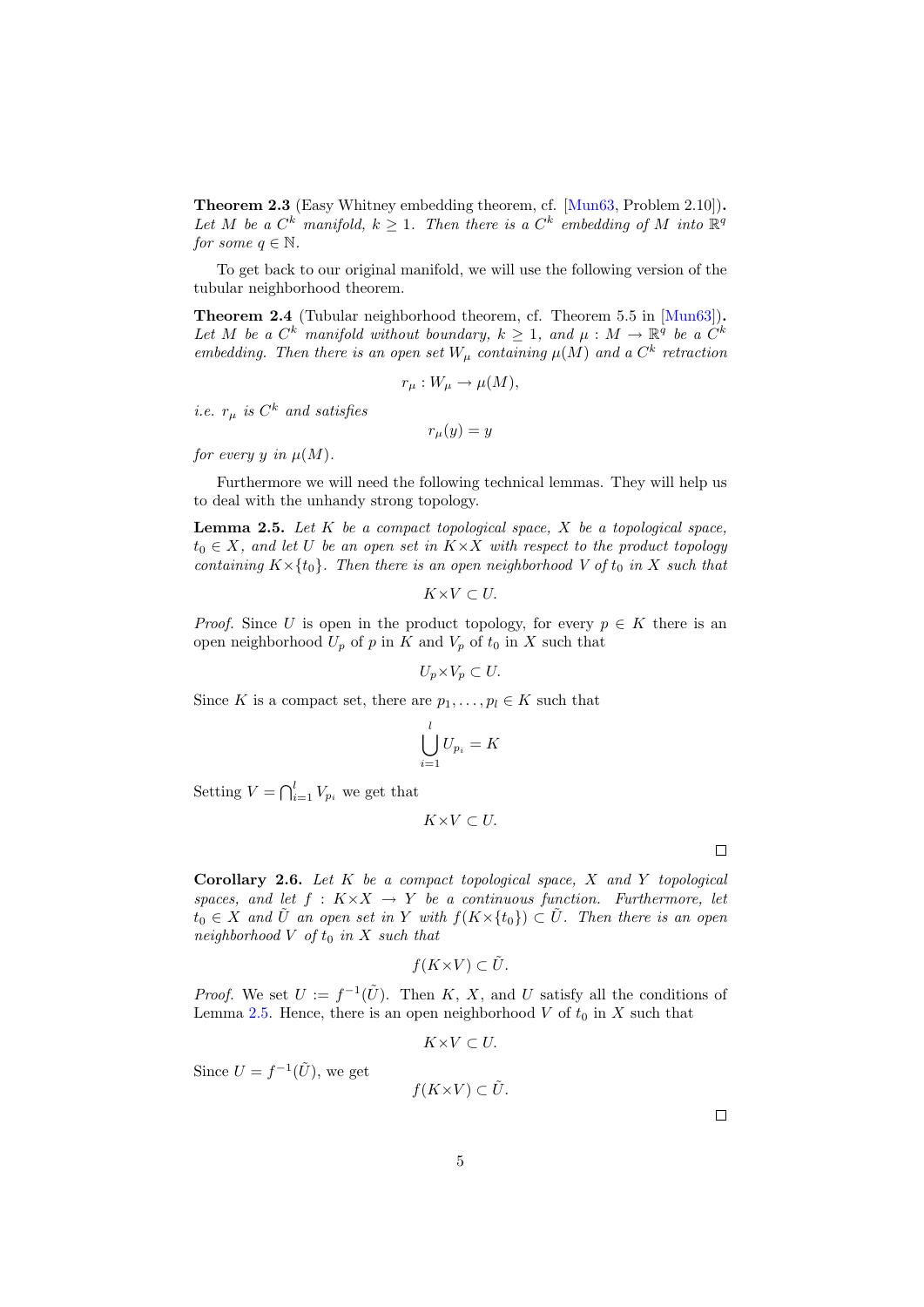**Lemma 2.7.** Let N and M be manifolds without boundary,  $K \subset N$  be compact,  $I \subset \mathbb{R}$  be an interval, and  $f: N \times I \to M$ ,  $\phi: N \to M$  be  $C^1$  functions with

$$
f(p,t) = \phi(p) \quad \text{for all } (p,t) \in (N - K) \times I
$$

If we set  $f_t := f(\cdot, t)$  for all  $t \in I$ , then  $(t \mapsto f_t) \in C^0(I, C^1_s(N, M))$ .

*Proof.* Let  $t_0 \in I$  and O be an open set in  $C_s^1(N,M)$  containing  $f_{t_0}$ . Then there is an index set J, charts  $(\phi_i, U_i)$  of N and  $(\psi_i, V_i)$  of M, compact subsets  $K_i \subset U_i$ , and  $0 < \varepsilon_i < \infty$ ,  $i \in J$  such that

- $\{U_i\}_{i\in J}$  is a locally finite,
- $f_{t_0}(K_i) \subset V_i$ ,
- every  $g \in C^1(N,M)$  with

$$
g(K_i) \subset V_i
$$

and

$$
\|\psi_i\circ f_{t_0}\circ \phi_i^{-1}-\psi_i\circ g\circ \phi_i^{-1}\|_{C^1(\phi_i(K_i))}<\varepsilon_i
$$

belongs to O.

Since f is continuous and  $f(K_i \times \{t_0\}) \subset V_i$ , we get from Corollary 2.6 that for every  $i \in J$  there is an  $\tilde{\delta}_i > 0$  such that

$$
f_t(K_i) = f(K_i, t) \subset V_i \tag{1}
$$

for every  $t \in (I \cap [t_0 - \tilde{\delta}_i, t_0 + \tilde{\delta}_i]).$ 

We furthermore observe that for every  $i \in J$  the functions

$$
\tilde{f}_i : \phi_i(K_i) \times (I \cap [t_0 - \tilde{\delta}_i, t_0 + \tilde{\delta}_i]) \to \psi_i(V_i)
$$

$$
(x, t) \mapsto \psi_i \circ f(\phi_i^{-1}(x), t)
$$

are  $C^1$  on  $\phi_i(K_i) \times (I \cap [t_0 - \tilde{\delta}_i, t_0 + \tilde{\delta}_i])$ . So  $\tilde{f}_i$  and  $D\tilde{f}_i$  are continuous on  $\phi_i(K_i) \times (I \cap [t_0 - \tilde{\delta}_i, t_0 + \tilde{\delta}_i])$ . Let us set

$$
g_i: \phi_i(K_i) \times (I \cap [t_0 - \tilde{\delta}_i, t_0 + \tilde{\delta}_i]) \to \mathbb{R}^{\dim(M)}
$$

$$
(x, t) \mapsto \tilde{f}_i(x, t) - \tilde{f}_i(x, t_0)
$$

and

$$
h_i: \phi_i(K_i) \times (I \cap [t_0 - \tilde{\delta}_i, t_0 + \tilde{\delta}_i]) \to \mathbb{R}^{\dim(N) \cdot \dim(M)}
$$

$$
(x, t) \mapsto D_x \tilde{f}_i(x, t) - D_x \tilde{f}_i(x, t_0).
$$

Since  $\phi_i(K_i)$  is a compact set,  $g_i(\phi_i(K_i) \times \{t_0\}) = 0$  and  $h_i(\phi_i(K_i) \times \{t_0\}) = 0$ we can apply Corollary 2.6 with  $\widetilde{U} = B_{\frac{\varepsilon_i}{2}}(0)$ . We get that there is a  $\delta_i' \in (0, \tilde{\delta}_i)$ such that

$$
\|\psi_i \circ f_{t_0} \circ \phi_i^{-1} - \psi_i \circ f_t \circ \phi_i^{-1}\|_{C^1(\phi_i(K_i))} < \varepsilon_i
$$

for all  $t \in (I \cap [t_0 - \delta'_i, t_0 + \delta'_i]).$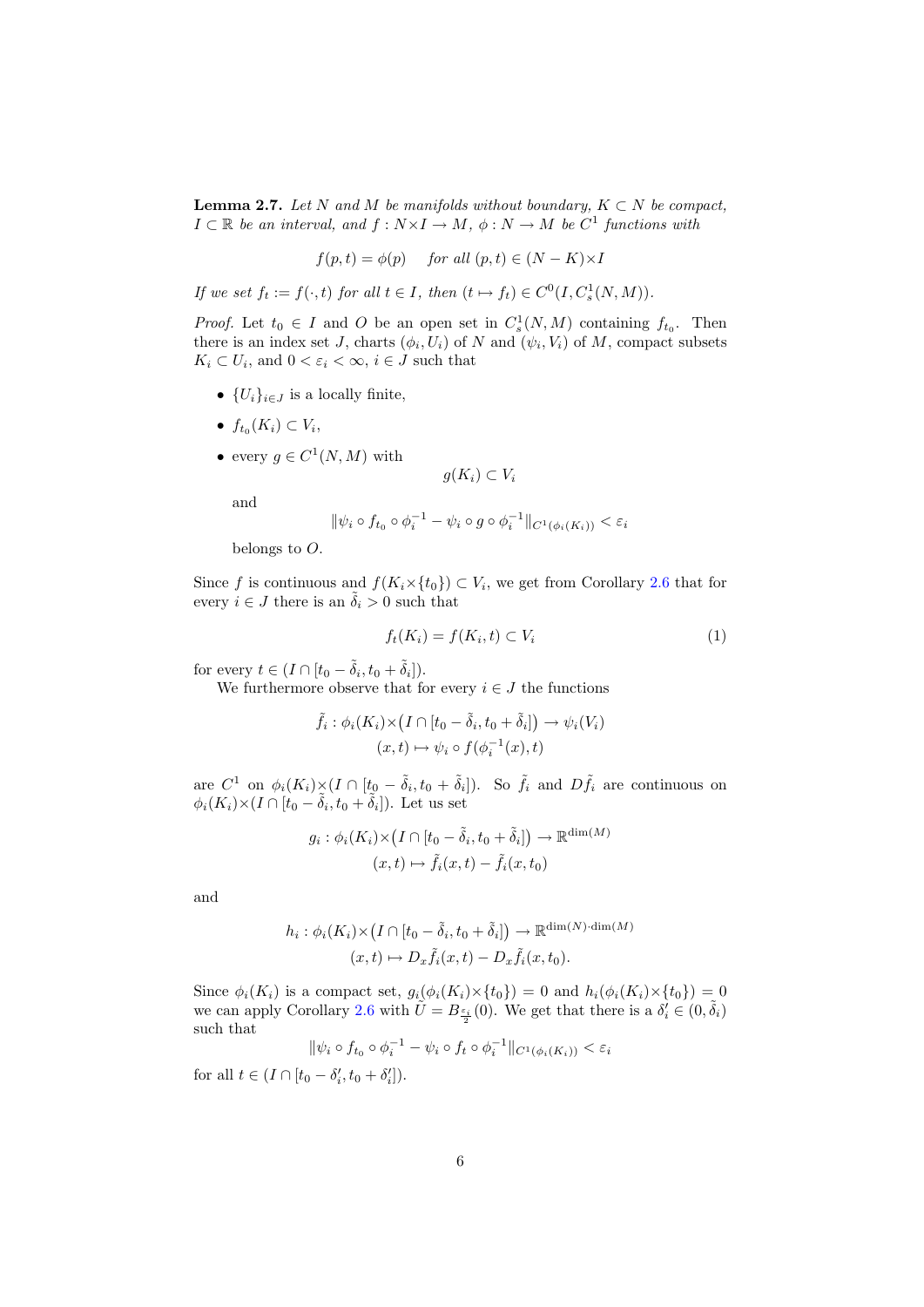Now consider the set  $\tilde{J} := \{i \in J : U_i \cap K \neq \emptyset\}$ . Since the cover  $\{U_i\}_{i \in I}$  is locally finite, the set  $\tilde{J}$  is a finite set and we have

$$
f_t(p) = f(p, t) = \phi(p) = f_{t_0}(p), \quad \forall (p, t) \in \left(\bigcup_{i \in J - \tilde{J}} U_i\right) \times I
$$

and hence

$$
\|\psi_i \circ f_{t_0} \circ \phi_i^{-1} - \psi_i \circ f_t \circ \phi_i^{-1}\|_{C^1(\phi_i(K_i))} = 0, \quad \forall t \in I, i \in J - \tilde{J}.
$$

Let us set  $\delta := \min\{\delta_i' : i \in \tilde{J}\}\)$ . Then  $f_t \in O$  for all  $t \in I \cap [t_0 - \delta, t_0 + \delta]$ . So we have shown that  $(t \mapsto f_t) \in C^0(I, C_s^1(N, M)).$ 

#### 2.2 Local Extension Lemma

The basic step in the proof of Theorem 1.2 is the following local version of the extension theorem:

**Lemma 2.8** (Local extension lemma). Let N be a compact  $C^1$  manifold without boundary, M a  $C^1$  manifold without boundary,  $h: N \times [0,1] \to M$  a  $C^1$  isotopy,  $t_0 \in [0,1]$ , and let U be an open set with  $h_{t_0}(N) \subset U$ . Then there is an  $\delta > 0$ and a  $C^1$  isotopy  $H: M \times ([0,1] \cap [t_0 - \delta, t_0 + \delta]) \to M$  which extends h around  $t_0$  in the sense that

$$
H_t \circ h_{t_0} = h_t \quad \text{for all } t \in [0, 1] \cap [t_0 - \delta, t_0 + \delta]
$$
 (2)

and

$$
H_{t_0} = id_M \tag{3}
$$

 $\Box$ 

where again  $H_t := H(\cdot, t)$  and  $h_t := h(\cdot, t)$ . Furthermore

$$
H(p,t) = p \quad for all (p,t) \in (M-U) \times [0,1].
$$
 (4)

First, let us sketch the main idea behind the proof. Let us assume for simplicity that M is an embedded submanifold of some Euclidean space  $\mathbb{R}^n$ . We will define a  $C^1$  function

$$
\tilde{H}: M \times [t_0 - \varepsilon, t_0 + \varepsilon] \to \mathbb{R}^n
$$

that satisfies  $(2)$ ,  $(3)$ , and a version of  $(4)$ . We will use a  $C<sup>1</sup>$  retraction to pull the image of  $\hat{H}$  back onto M and Lemma 2.7 and Theorem 2.2 to show that the new mapping is in fact an isotopy on a small time interval around  $t_0$ .

So the main task is to construct such a mapping  $H$ . It will be easier to define the difference  $\tilde{H}_t - H_{t_0}$ . For  $p \in h_{t_0}(N)$  we have to set  $H_t(p) := h_t \circ (h_{t_0})^{-1}(p)$ to satisfy (2). We will then use a tubular neighborhood  $W_{h_{t_0}}$  around  $h_{t_0}$  and a  $C^1$  retraction  $r_{h_{t_0}}$  of  $W_{h_{t_0}}$  onto  $h_{t_0}(N)$  to extend this definition to  $W_{h_{t_0}}$ . What we do is the following: We translate an arbitrary point  $p \in W_{h_{t_0}}$  in the same way the point  $r_{h_{t_0}}(p) \in h_{t_0}(N)$  is translated under  $\tilde{H}_t$  (cf. Figure 2). Then we use a cutoff function to define  $\tilde{H}_t - H_{t_0}$  on the whole manifold M. Let us give a rigorous proof now.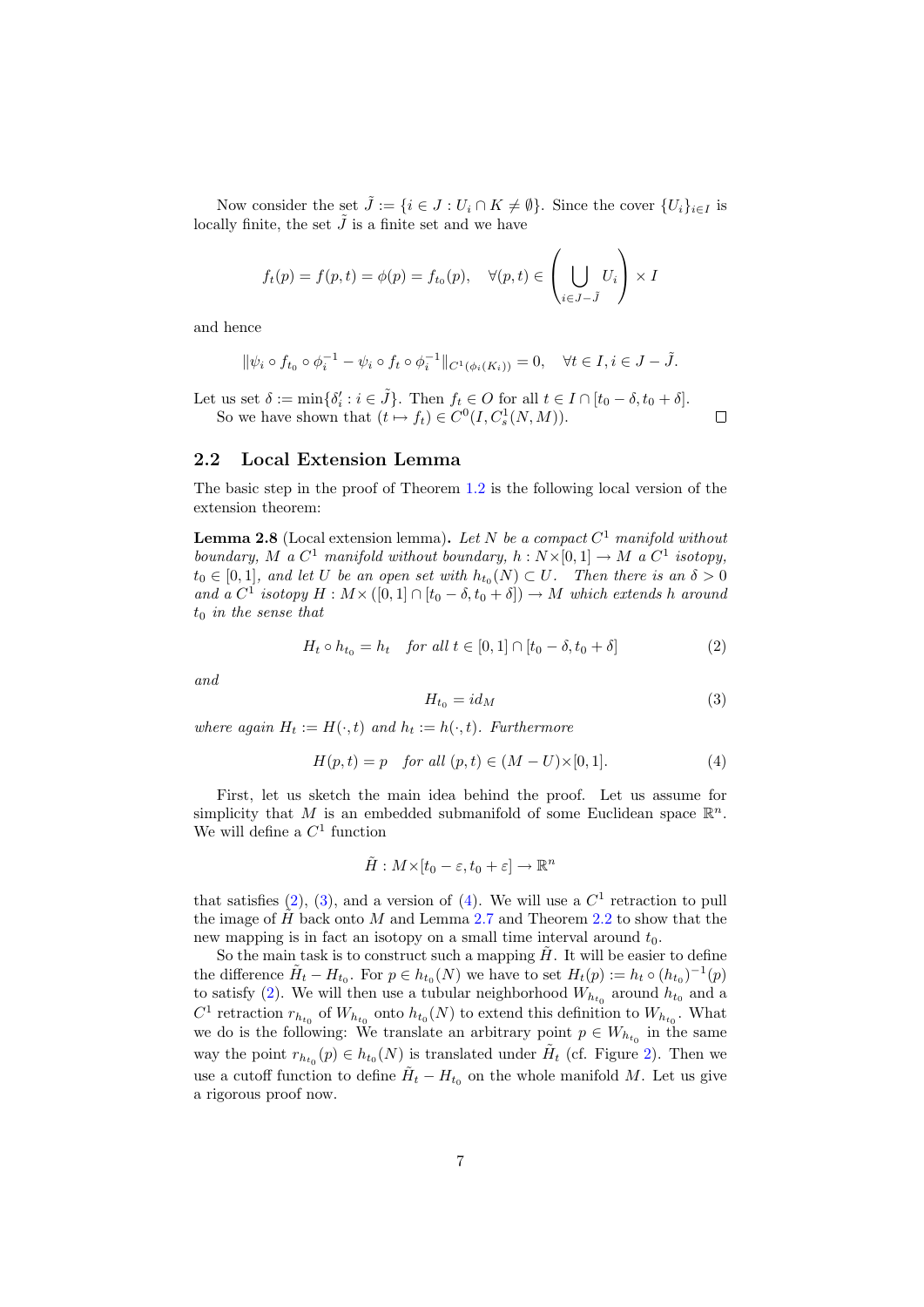

Figure 2: Construction of  $\tilde{H}_t$  inside of a tubular neighborhood of  $h_{t_0}$ 

Proof. The Easy Whitney embedding theorem (Theorem 2.3) tells us that there is a  $C^1$  embedding

 $\mu: M \to \mathbb{R}^q$ 

for some  $q \in \mathbb{N}$ . From the tubular neighborhood theorem (Theorem 2.4) we get open sets  $W_{\mu} \supset \mu(M)$  and  $W_{\mu \circ h_{t_0}} \supset (\mu \circ h_{t_0})(N)$  in  $\mathbb{R}^q$  and  $C^1$  retractions

$$
r_{\mu}: W_{\mu} \to \mu(M)
$$
  

$$
r_{\mu \circ h_{t_0}}: W_{\mu \circ h_{t_0}} \to (\mu \circ h_{t_0})(N).
$$

Exchanging  $W_{\mu \circ h_{t_0}}$  with  $W_{\mu \circ h_{t_0}} \cap W_{\mu}$  we can assume that  $W_{\mu \circ h_{t_0}} \subset W_{\mu}$ . Since N and thus  $h_{t_0}(N)$  is a compact set, there is an open and relatively compact set  $U' \subset M$  with

$$
h_{t_0}(N) \subset U' \subset\subset U \cap \mu^{-1}(W_{\mu \circ h_{t_0}}).
$$

Let us choose a smooth cutoff function  $\phi \in C^{\infty}(M, [0, 1])$  such that

$$
\phi(p) = 1 \quad \text{for all } p \in h_{t_0}(N)
$$

and

$$
\phi(p) = 0 \quad \text{for all } p \notin U'.
$$

We consider the map

$$
\tilde{H}: M\times[0,1]\to\mathbb{R}^q
$$

$$
(p,t)\mapsto\mu(p)+\phi(p)\Big(\big[(\mu\circ h_t)-(\mu\circ h_{t_0})\big]\big((\mu\circ h_{t_0})^{-1}\circ r_{\mu\circ h_{t_0}}(\mu(p))\big)\Big)
$$

Because of the definition of  $\phi$  this function is a well-defined  $C^1$  function. Then

$$
\tilde{H}(h_{t_0}(p), t) = (\mu \circ h_{t_0})(p) + \phi(h_{t_0}(p)) \Big( [(\mu \circ h_t) - (\mu \circ h_{t_0})] ((\mu \circ h_{t_0})^{-1} \circ r_{\mu \circ h_{t_0}} ((\mu \circ h_{t_0})(p))) \Big)
$$
\n
$$
= (\mu \circ h_{t_0})(p) + 1 \cdot \Big( [(\mu \circ h_t) - (\mu \circ h_{t_0})] (p) \Big) = (\mu \circ h_t)(p)
$$
\n
$$
(5)
$$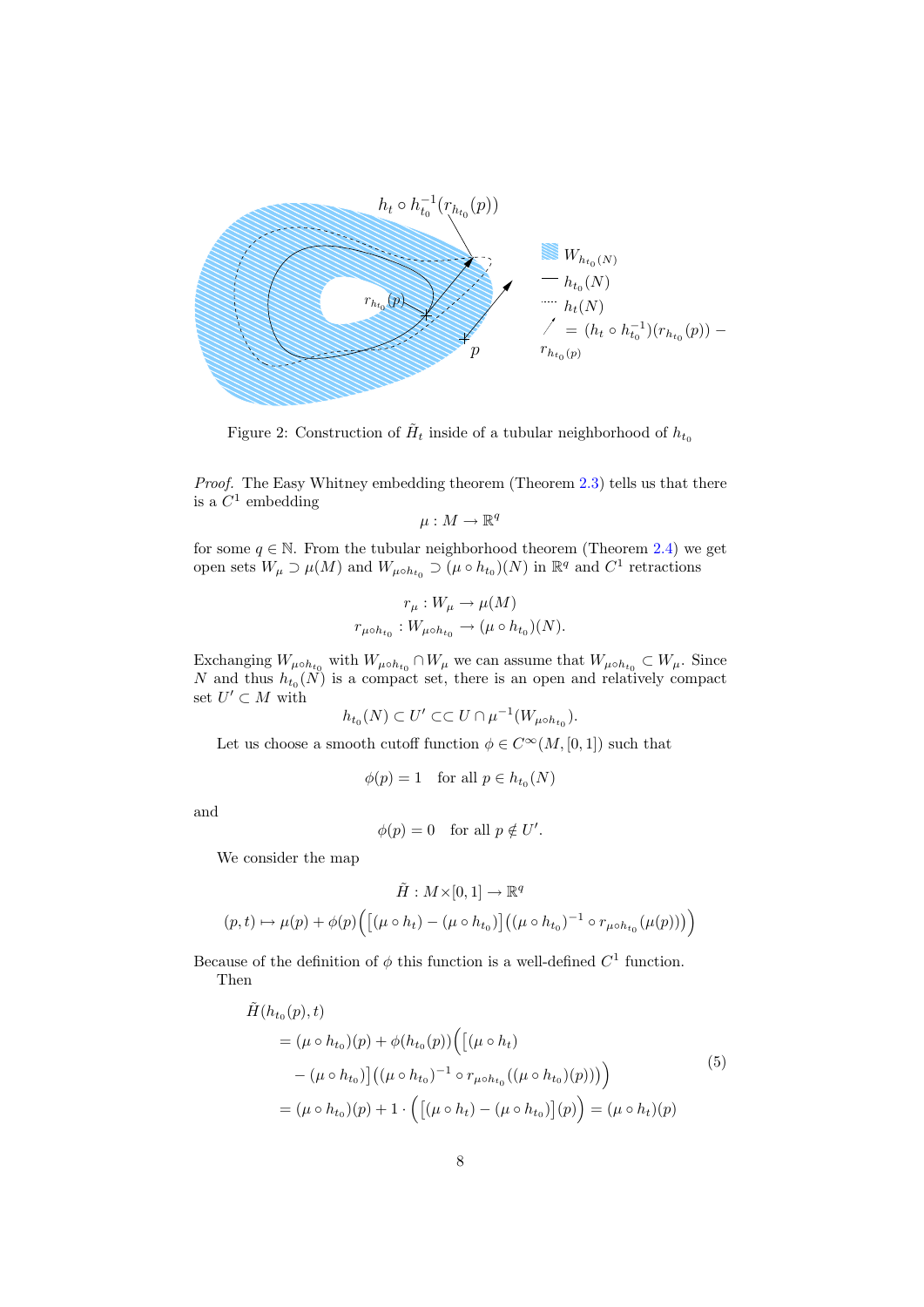and

$$
\tilde{H}(p,t) = \mu(p) \text{ for all } (p,t) \in (M - U') \times [0,1].
$$
 (6)

In order to prove the lemma, we will use the following

**Assertion.** There is an  $\delta_1 > 0$  such that

$$
\tilde{H}(M,t) \subset W_{\mu}
$$

for all  $t \in [0, 1] \cap [t_0 - \delta_1, t_0 + \delta_1].$ 

Using this assertion we get that

$$
H: M \times ([0,1] \cap [t_0 - \delta_1, t_0 + \delta_1]) \to M
$$

$$
(p,t) \mapsto (\mu^{-1} \circ r_{\mu})(\tilde{H}(p,t))
$$

is well-defined. Obviously  $H \in C^1(M\times [0,1], M)$  and  $H_{t_0} = id_M$ . We obtain from (5) that

$$
H(h_{t_0}(p), t) = (\mu^{-1} \circ r_{\mu})((\mu \circ h_t)(p)) = h_t(p)
$$

for every  $p \in M$  and every  $t \in [0,1] \cap [t_0 - \delta_1, t_0 + \delta_1]$ . In the last step we have used that  $r_{\mu}: W_{\mu} \to \mu(M)$  is a retraction and that  $(\mu \circ h_t)(N) \subset \mu(M)$ . Furthermore (6) implies

$$
H(p,t) = p \text{ for all } (p,t) \in (M-U') \times ([0,1] \cap [t_0 - \delta_1, t_0 + \delta_1]).
$$

Applying Lemma 2.7 with  $f = H$  and  $K = \overline{U'}$  and Theorem 2.2 we get an δ, 0 < δ < δ<sub>1</sub>, such that  $H_t$  is an embedding for every  $t \in [0, 1] \cap [t - \delta, t + \delta]$ .<br>Thus  $H|_{(M \times (0, 1]) \cap [t - \delta, t + \delta])}$  is the local extension we seek. □ Thus  $H|_{(M\times([0,1]\cap[t_0-\delta,t_0+\delta]))}$  is the local extension we seek.

It remains to prove the above assertion.

*Proof of the assertion.* Since  $\tilde{H}$  is continuous,  $\tilde{H}(\overline{U'}, t_0) \subset W_\mu$ , and  $\overline{U'} \subset M$  is a compact set we get using Corollary 2.6 that there is a  $\delta_1 > 0$  such that

$$
\tilde{H}(\overline{U'}\times[t_0-\delta_1,t_0+\delta_1])\subset W_{\mu}.\tag{7}
$$

From the definition of  $\tilde{H}$  and using the fact that  $\phi(p) \equiv 0$  outside of U' we get

$$
\tilde{H}(p,t) = \mu(p)
$$
 for all  $(p,t) \in (M - U') \times [0,1]$ 

and thus

$$
\tilde{H}\left((M-U')\times[0,1]\right)\subset\mu(M)\subset W_{\mu}.
$$
\n(8)

The relations (7) and (8) imply that

$$
\tilde{H}(M,t) \subset W_{\mu}
$$

for all  $t \in [0, 1] \cap [t_0 - \delta_1, t_0 + \delta_1].$ 

9

 $\Box$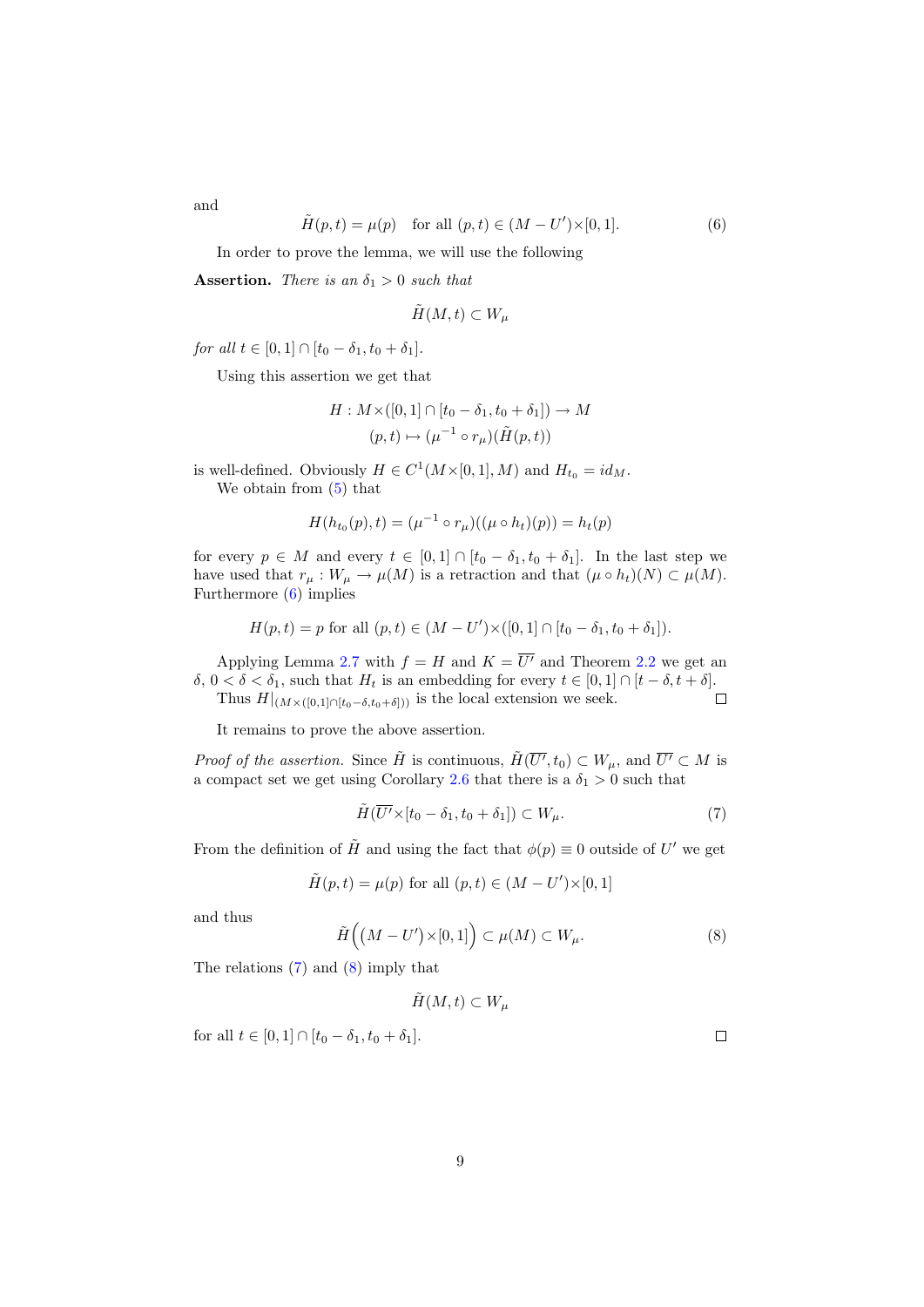#### 2.3 Proof of Theorem 1.2

To finish the prove of Theorem 1.2 we define a relation on [0, 1]. For  $t_1, t_2 \in [0, 1]$ we set  $t_1 \sim_h t_2$  if and only if one of the following conditions holds:

- Either  $t_1 = t_2$  or
- if  $t_1 < t_2$  there is a  $C^1$  isotopy  $H : M \times [t_1, t_2] \to M$  such that  $H_t \circ h_{t_1} = h_t$ for every  $t \in [t_1, t_2]$  and  $H(p, t) = p$  for all  $(p, t) \in (M - U) \times [t_1, t_2]$  or
- if  $t_2 < t_1$  there is a  $C^1$  isotopy  $H : M \times [t_2, t_1] \to M$  such that  $H_t \circ h_{t_2} = h_t$ for every  $t \in [t_2, t_1]$  and  $H(p, t) = p$  for all  $(p, t) \in (M - U) \times [t_2, t_1]$ .

Using this notation, the conclusion of Theorem 1.2 can be written in the form

 $0 \sim_b 1$ .

Assertion. The relation  $\sim_h$  is an equivalence relation.

Proof. The relation is obviously reflexive and symmetric. So we only have to show that it is transitive. Let  $t_1, t_2, t_3 \in [0,1]$  and  $t_1 \sim_h t_2$  and  $t_2 \sim_h t_3$ . We have to show that  $t_1 \sim_h t_3$ . If  $t_1, t_2, t_3$  are not pairwise different, there is nothing to show. Otherwise we distinguish the following two cases:

- 1. The point  $t_2$  does not belong to the convex hull of  $\{t_1, t_3\}$ .
- 2. The point  $t_2$  belongs to the convex hull of  $\{t_1, t_3\}$ .
- Case 1: Since the whole situation is invariant under interchanging  $t_1$  and  $t_3$ , we can assume that  $t_1 < t_3$ .

Let us first assume that  $t_2 < t_1$ . Since  $t_2 \sim_h t_3$  there is a  $C^1$  isotopy  $\tilde{H}$  :  $M \times [t_2, t_3] \rightarrow M$  such that  $h_t = \tilde{H}(\cdot, t) \circ h_{t_2}$  for every  $t \in [t_2, t_3]$ and  $\tilde{H}(p,t) = p$  for all  $(p,t) \in (M-U) \times [t_2, t_3]$ . Using the fact that  $\tilde{H}_t := \tilde{H}(\cdot, t)$  is a diffeomorphism for every  $t \in [t_2, t_1]$  we can define

$$
H: M \times [t_1, t_3] \to M
$$
  

$$
(p, t) \mapsto \tilde{H}((\tilde{H}_{t_1})^{-1}(p), t).
$$

This is a  $C^1$  isotopy and since

$$
\tilde{H}_{t_1}\circ h_{t_2}=h_{t_1}
$$

one sees that

$$
H(\cdot,t) \circ h_{t_1} = \tilde{H}(\cdot,t) \circ h_{t_2} = h_t,
$$

i.e  $t_1 \sim_h t_3$ .

If  $t_2 > t_3$  we use the fact that  $t_1 \sim_h t_2$  to get a  $C^1$  isotopy  $\tilde{H}: M \times [t_1, t_2] \to$ M such that  $h_t = \tilde{H}(\cdot, t) \circ h_{t_1}$  for every  $t \in [t_1, t_2]$  and  $\tilde{H}(p, t) = p$  for all  $(p, t) \in (M - U) \times [t_1, t_2]$ . We simply set

$$
H = \tilde{H}|_{M \times [t_1, t_3]}
$$

to see that  $t_1 \sim_h t_3$ .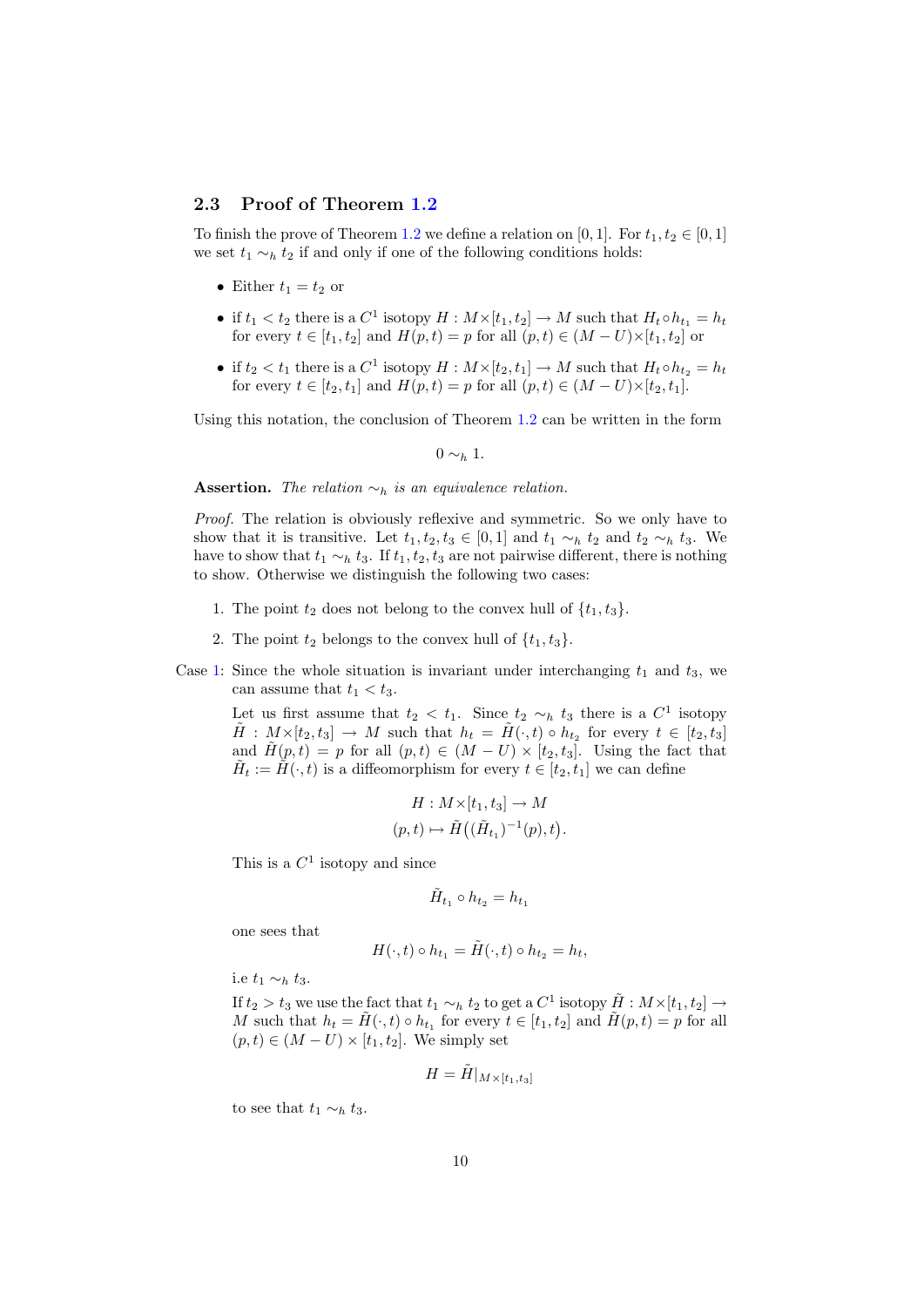Case 2: Again we may assume that  $t_1 < t_3$ . We thus have

$$
t_1 < t_2 < t_3.
$$

Since  $t_1 \sim_h t_2$  and  $t_2 \sim_h t_3$ , there are  $C^1$  isotopies  $H^{(1)} : M \times [t_1, t_2] \to M$ and  $H^{(2)}: M \times [t_2, t_3] \to M$  such that  $H_t^{(1)} \circ h_{t_1} = h_t$  for every  $t \in [t_1, t_2]$ and  $H_t^{(2)} \circ h_{t_2} = h_t$  for every  $t \in [t_2, t_3]$ , where  $H_t^{(i)} := H^{(i)}(\cdot, t)$ . Moreover, we get  $H^{(1)}(p,t) = p$  for all  $(p, t) \in (M - U) \times [t_1, t_2]$  and  $H^{(2)}(p,t) = p$ for all  $(p, t) \in (M - U) \times [t_2, t_3]$ . Lemma 2.8 applied at time  $t_2$  tells us that there is an  $\delta > 0$  and a  $C^1$  isotopy  $H^{(\delta)} : M \times ([0,1] \cap [t_2 - \delta, t_2 +$ δ]) such that  $H_t^{(\delta)} \circ h_{t_2} = h_t$  for all  $t \in ([0,1] \cap [t_2 - \delta, t_2 + \delta])$  where  $H_t^{(\delta)} := H^{(\delta)}(\cdot, t)$  and  $H_{t_2}^{(\delta)} = id_M$ . Furthermore,  $H^{(\delta)}(p, t) = p$  for all  $(p, t) \in (M - U) \times [t_2 - \delta, t_2 + \delta].$ 

We can assume that  $\delta < \min\{t_2 - t_1, t_3 - t_2\}$ . We now have to concatenate these  $C^1$  isotopies in a particular way. To do this we first pick  $C^{\infty}$ functions

$$
\tau_1: [t_2 - \delta, t_2] \to [t_2 - \delta, t_2]
$$

$$
\tau_2: [t_2, t_3] \to [t_2, t_2 + \delta]
$$

with the following properties:

$$
\tau_1(t) = t \quad \text{for all } t \in [t_2 - \delta, t_2 - \frac{3}{4}\delta],
$$
  

$$
\tau_1(t) = t_2 \quad \text{for all } t \in [t_2 - \frac{1}{4}\delta, t_2],
$$
  

$$
\tau_2(t) = t \quad \text{for all } t \in [t_2, t_2 + \frac{1}{4}\delta].
$$

To show that the isotopy we will construct is  $C<sup>1</sup>$ , we need the fact that the functions

$$
M \times [t_2 - \delta, t_2 + \delta] \to M
$$

$$
(p, t) \mapsto (H_t^{\delta})^{-1}(p)
$$

and

$$
M \times [t_2, t_3] \to M
$$

$$
(p, t) \mapsto (H_t^{(2)})^{-1}(p)
$$

are  $C<sup>1</sup>$ . To see this we first observe that

$$
G^{(\delta)}: M \times [t_2 - \delta, t_2 + \delta] \to M \times [t_2 - \delta, t_2 + \delta]
$$

$$
(p, t) \mapsto (H^{(\delta)}(p, t), t)
$$

and

$$
G^{(2)}: M \times [t_2, t_3] \to M \times [t_2, t_3]
$$

$$
(p, t) \mapsto (H^{(2)}(p, t), t)
$$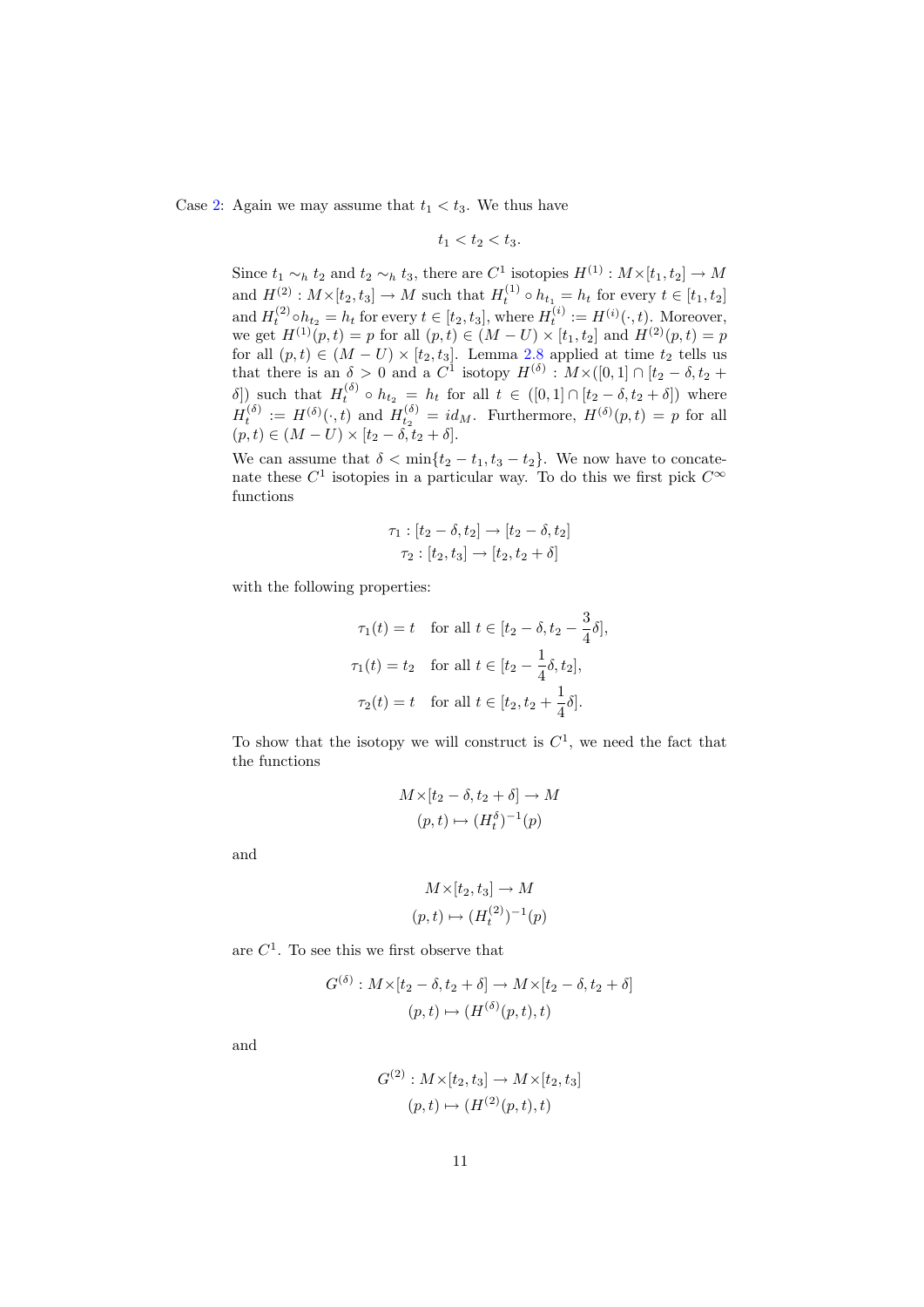are  $C<sup>1</sup>$  diffeomorphisms. The above statement now follows from the fact that  $(H_t^{(\delta)})^{-1}(p) = P \circ (G^{(\delta)})^{-1}(p, t)$  and  $(H_t^{(2)})^{-1}(p) = P \circ (G^{(2)})^{-1}(p, t)$ where

$$
P: M \times [0,1] \to M
$$

$$
(p,t) \mapsto p.
$$

We set

$$
H^{t_1,t_3}: M \times [t_1, t_3] \to M
$$
  
\n
$$
(t,p) \mapsto \begin{cases} H_t^{(1)}(p) & \text{if } t \in [t_1, t_2 - \delta] \\ H_t^{(\delta)} \circ (H_{\tau_1(t)}^{(\delta)})^{-1} \circ H_{\tau_1(t)}^{(1)}(p) & \text{if } t \in [t_2 - \delta, t_2] \\ H_t^{(2)} \circ (H_{\tau_2(t)}^{(2)})^{-1} \circ H_{\tau_2(t)}^{(\delta)} \circ H_{t_2}^{(1)}(p) & \text{if } t \in [t_2, t_3] \end{cases}
$$

From the properties of  $\tau_1$  and  $\tau_2$  and the fact that  $H_{t_2}^{(\delta)} = id_M$  it follows that

$$
H^{t_1, t_3}(\cdot, t) = H_t^{(1)} \quad \text{for all } t \in [t_1, t_2 - \frac{3}{4}\delta]
$$

$$
H^{t_1, t_3}(\cdot, t) = H_t^{(\delta)} \circ H_{t_2}^{(1)} \quad \text{for all } t \in [t_2 - \frac{1}{4}\delta, t_2 + \frac{1}{4}\delta].
$$

Thus  $H^{t_1,t_3}$  is  $C^1$ . We calculate for  $t \in [t_1, t_2 - \delta]$ 

$$
H^{t_1,t_3}(\cdot,t)\circ h_{t_1}=h_t,
$$

for  $t \in [t_2 - \delta, t_2]$ 

$$
H^{t_1, t_3}(\cdot, t) \circ h_{t_1} = H_t^{(\delta)} \circ (H_{\tau_1(t)}^{(\delta)})^{-1} \circ H_{\tau_1(t)}^{(1)} \circ h_{t_1}
$$
  
=  $H_t^{(\delta)} \circ (H_{\tau_1(t)}^{(\delta)})^{-1} \circ h_{\tau_1(t)} = H_t^{(\delta)} \circ h_{t_2}$   
=  $h_t$ ,

and for  $t \in [t_2, t_3]$ 

$$
H^{t_1,t_3}(\cdot,t) \circ h_{t_1} = H_t^{(2)} \circ (H_{\tau_2(t)}^{(2)})^{-1} \circ H_{\tau_2(t)}^{(\delta)} \circ H_{t_2}^{(1)} \circ h_{t_1}
$$
  
=  $H_t^{(2)} \circ (H_{\tau_2(t)}^{(2)})^{-1} \circ H_{\tau_2(t)}^{(\delta)} \circ h_{t_2}$   
=  $H_t^{(2)} \circ (H_{\tau_2(t)}^{(2)})^{-1} \circ h_{\tau_2(t)} = H_t^{(2)} \circ h_{t_2} = h_t.$ 

Since  $H^{t_1,t_3}(\cdot,t)$  is an embedding for every  $t \in [t_1,t_3]$  we finally get  $t_1 \sim_h$  $t_3$ .

Thus  $\sim_h$  is an equivalence relation.

 $\Box$ 

Now it is quite easy to finish the proof of Theorem 1.2. For  $t \in [0,1]$  let  $[t]_h$ be the equivalence class of the relation  $\sim_h$  containing t. Lemma 2.8 tells us that  $[t]_h$  is an open set in [0, 1] for every  $t \in [0, 1]$ . Let us fix a  $t_0 \in [0, 1]$ . Since

$$
[t_0]_h = [0, 1] - \Big(\bigcup_{t \in [0, 1] - [t_0]_h} [t]_h\Big)
$$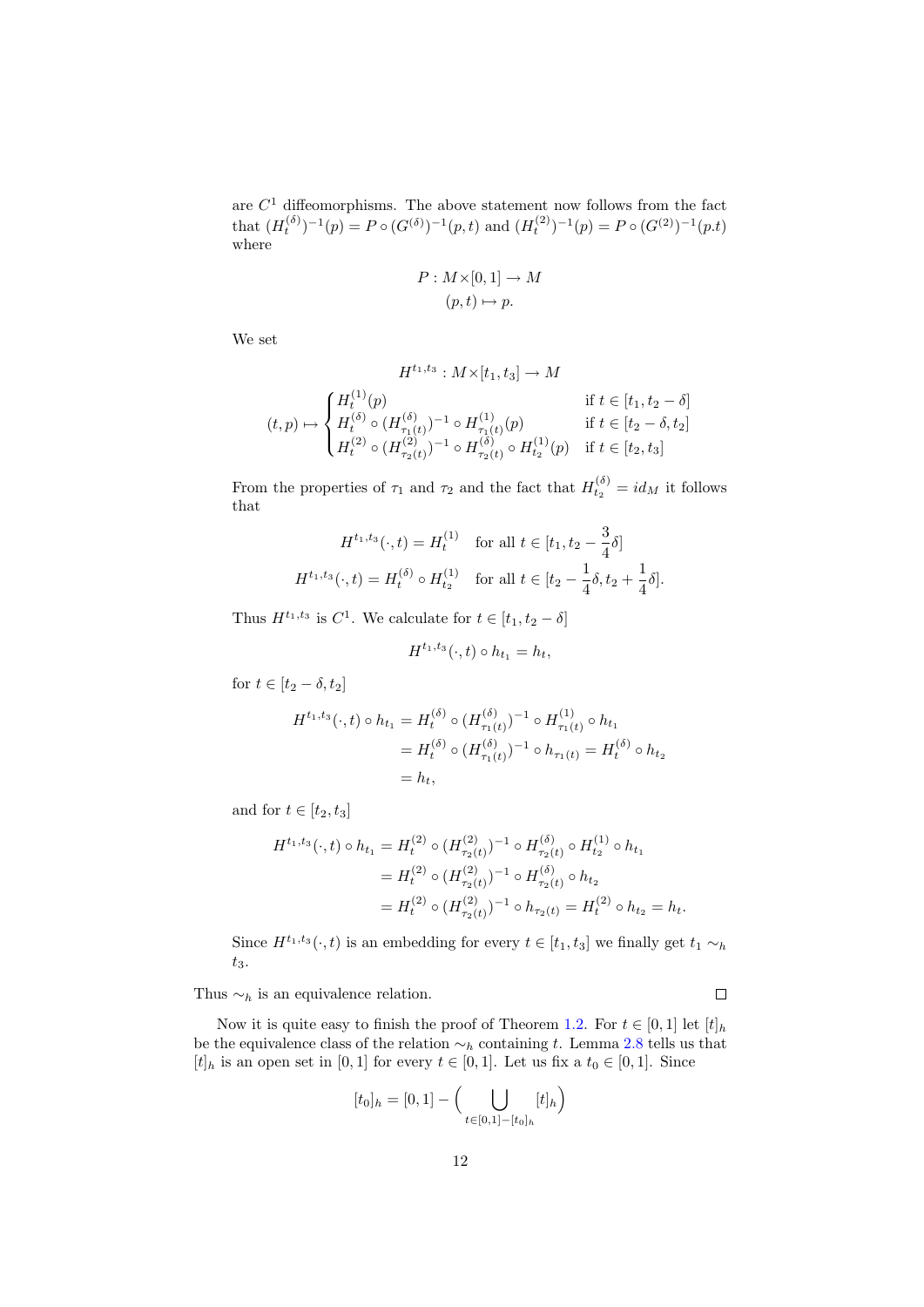$[t<sub>0</sub>]<sub>h</sub>$  is also a closed set in [0, 1]. Combining this with the fact that [0, 1] is a connected set and  $[t_0]_h$  is not the empty set, we finally get  $[t_0]_h = [0, 1]$ . So we have shown that

$$
0 \sim_h 1
$$

which is exactly what we wanted to prove.

## 3 Knot Classes are Open

#### 3.1 Preliminaries

In the case that  $M$  is a Euclidian space and  $N$  compact, we can define a norm on  $C^1(N,M)$  in the following way:

**Definition 3.1** (norm on  $C^1(N, \mathbb{R}^n)$ ). Let N be a compact  $C^1$  manifold without boundary and  $(\phi_i, U_i)$ ,  $i = 1, \ldots l$ , be charts of N, and  $K_i \subset \subset U_i$  be compact subsets with

$$
\bigcup_{i=1}^{l} K_i = N.
$$

Then we set

$$
||f||_{C^1(N,\mathbb{R}^n)} := \sum_{i=1}^l ||f \circ \phi_i^{-1}||_{C^1(\phi_i(K_i))}
$$

for all  $f \in C^1(N, \mathbb{R}^n)$ .

Of course, the definition of this norm depends on the choice of parametrizations. Nevertheless, we will see that all these norms induce the weak topology on  $C^1(N, \mathbb{R}^n)$ .

To see this, we first prove the following simple technical lemma.

**Lemma 3.2.** 1. Let  $\Omega_n \subset \mathbb{R}^n$ ,  $\Omega_m \subset R^m$  be open sets,  $\psi \in C^1(\Omega_m, \mathbb{R}^l)$ , and  $f \in C^1(\overline{\Omega}_n, \mathbb{R}^m)$  be such that  $\text{Im } f \subset \Omega_m$ . Then there is a modulus of continuity ( *i.e.* a monotone increasing function  $\omega : [0, \infty) \to [0, \infty]$  with  $\lim_{t\to 0} \omega(t) = 0$ , such that

$$
\|(\psi \circ f) - (\psi \circ g)\|_{C^1(\overline{\Omega}_n)} \le \omega(\|f - g\|_{C^1(\overline{\Omega}_n)})
$$

for every  $g \in C^1(\overline{\Omega}_n, \mathbb{R}^m)$  with  $\text{Im } g \subset \Omega_m$ .

2. Let  $\Omega_l \subset \mathbb{R}^l$  and  $\Omega_n \subset \mathbb{R}^n$  be bounded open sets and  $\psi \in C^1(\overline{\Omega}_l, \mathbb{R}^n)$  such that Im  $\psi \subset \Omega_n$ . Then there is a constant  $C < \infty$  depending only on  $\|\psi\|_{C^1(\overline{\Omega}_l)}$  such that

$$
||(f \circ \psi) - (g \circ \psi)||_{C^1(\overline{\Omega}_l)} \leq C \cdot ||f - g||_{C^1(\Omega_n)}.
$$

for all  $f, g \in C^1(\Omega_n, \mathbb{R}^m)$ .

*Proof.* 1. Since  $f(\overline{\Omega_n})$  is compact, there is an  $\varepsilon > 0$  such that

$$
\Omega_n^{\varepsilon} := \{ x \in \mathbb{R}^m | \operatorname{dist}(x, f(\overline{\Omega_n})) \le \varepsilon \} \subset \subset \Omega_m.
$$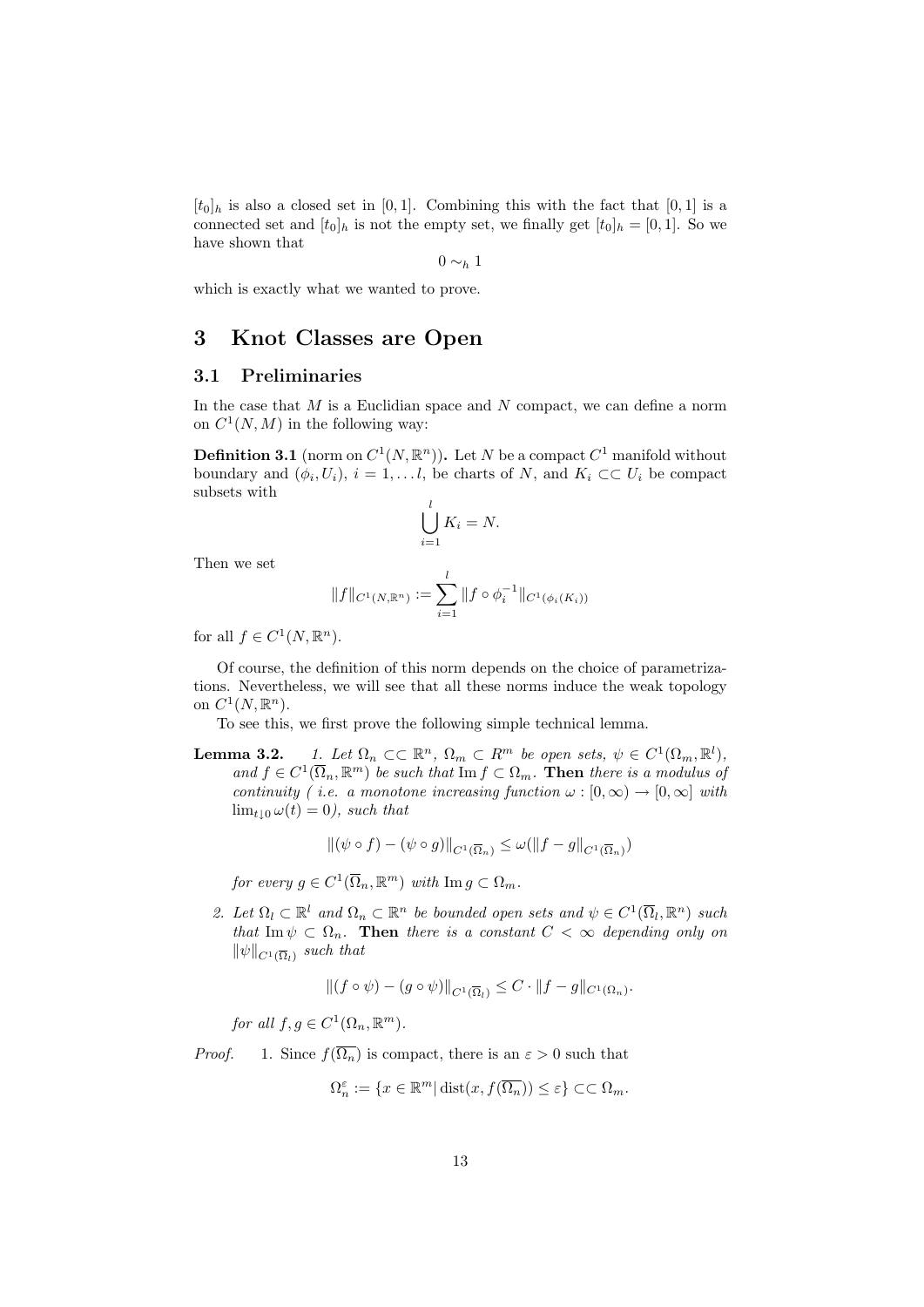Let  $g \in C^1(\overline{\Omega}_n, \mathbb{R}^m)$  be such that  $||f - g||_{C^1(\Omega_n)} \leq \varepsilon$ . Using that  $\psi$  is uniformly continuous on  $\Omega_n^{\varepsilon}$ , one gets a modulus of continuity  $\tilde{\omega}$  such that for all  $x \in \Omega_n$ 

$$
\|(\psi \circ f)(x) - (\psi \circ g)(x)\| \le \tilde{\omega}(\|f - g\|_{L^{\infty}(\Omega_n)})
$$
\n(9)

and for  $i \in \{1, \ldots n\}$ 

$$
\partial_i((\psi \circ f) - (\psi \circ g))(x) = \psi'(f(x))\partial_i f(x) - \psi'(g(x))\partial_i g(x)
$$
  
= 
$$
(\psi'(f(x))\partial_i f(x) - \psi'(g(x))\partial_i f(x))
$$
  
+ 
$$
(\psi'(g(x))\partial_i f(x) - \psi'(g(x))\partial_i g(x))
$$

Since  $\psi'$  is uniform continuous on  $\Omega_n^{\varepsilon}$ , there is a modulus of continuity  $\tilde{\tilde{\omega}}$ such that

$$
\|\partial_i((\psi \circ f) - (\psi \circ g))(x)\| \le \tilde{\tilde{\omega}}\left(\|f - g\|_{C^1(\overline{\Omega}_n)}\right) \|f\|_{C^1(\overline{\Omega}_n)} + \|\psi\|_{C^1(\overline{\Omega}_1/2(0))} \cdot \|f - g\|_{C^1(\overline{\Omega}_n)}.
$$
\n(10)

From Equations (9) and (10) the claim follows.

2. Let  $x \in \Omega_l$ . Then we have

$$
||(f \circ \psi)(x) - (g \circ \psi)(x)|| \le ||f - g||_{L^{\infty}(\Omega_n)}
$$

and

$$
\|\partial_i((f\circ\psi)-(g\circ\psi))(x)\|=\|(f'(\psi(x))-g'(\psi(x))\cdot\partial_i\psi(x)\|
$$
  

$$
\leq \|\psi\|_{C^1(\overline{\Omega}_t)}\cdot \|f-g\|_{C^1(\overline{\Omega}_n)}.
$$

 $\Box$ 

- **Lemma 3.3.** 1. Let  $N$  be a smooth and compact manifold without boundary and  $(\phi_i, U_i)$ ,  $i = 0, \ldots, l$ , and  $\| \cdot \|_{C^1(N, \mathbb{R}^n)}$  be as in Definition 3.1. Then the norm  $\|\cdot\|_{C^1(N,\mathbb{R}^n)}$  induces the strong topology on  $C^1(N,\mathbb{R}^n)$ .
	- 2. Let  $N$ ,  $M_1$ , and  $M_2$  be smooth manifolds which all have no boundary. Furthermore let  $\eta: M_1 \to M_2$  be a  $C^1$  function. Then the function

$$
\mathcal{E}_{\eta}: C^1(N, M_1) \to C^1(N, M_2), \qquad \xi \to \eta \circ \xi
$$

is continuous with respect to the strong topologies on  $C^1(N, M_i)$ ,  $i = 1, 2$ .

*Proof.* 1. Let  $\tau_w$  be the open sets with respect to the weak topology on  $C^1(N,\mathbb{R}^n)$  and  $\tau_n$  be the sets, which are open with respect to the norm  $\|\cdot\|_{C^1(N,\mathbb{R}^n)}$ . We have to show that  $\tau_w = \tau_n$ .

It follows directly from the definitions that  $\tau_n \subset \tau_w.$  So the only thing left to show is  $\tau_w \subset \tau_n$ .

Let  $U \in \tau_w$  and  $f \in U$ . Since U is open with respect to the weak topology there is an index set  $\tilde{I}$ , charts  $(\tilde{\phi}_i, \tilde{U}_i)$  of N and  $(\tilde{\psi}_i, \tilde{V}_i)$  of  $\mathbb{R}^n$ , compact subsets  $\tilde{K}_i \subset \tilde{U}_i$  and  $0 < \tilde{\varepsilon}_i < \infty$ ,  $i \in I$ , such that

•  $\{ \tilde{U}_i \}_{i \in \tilde{I}}$  is a locally finite,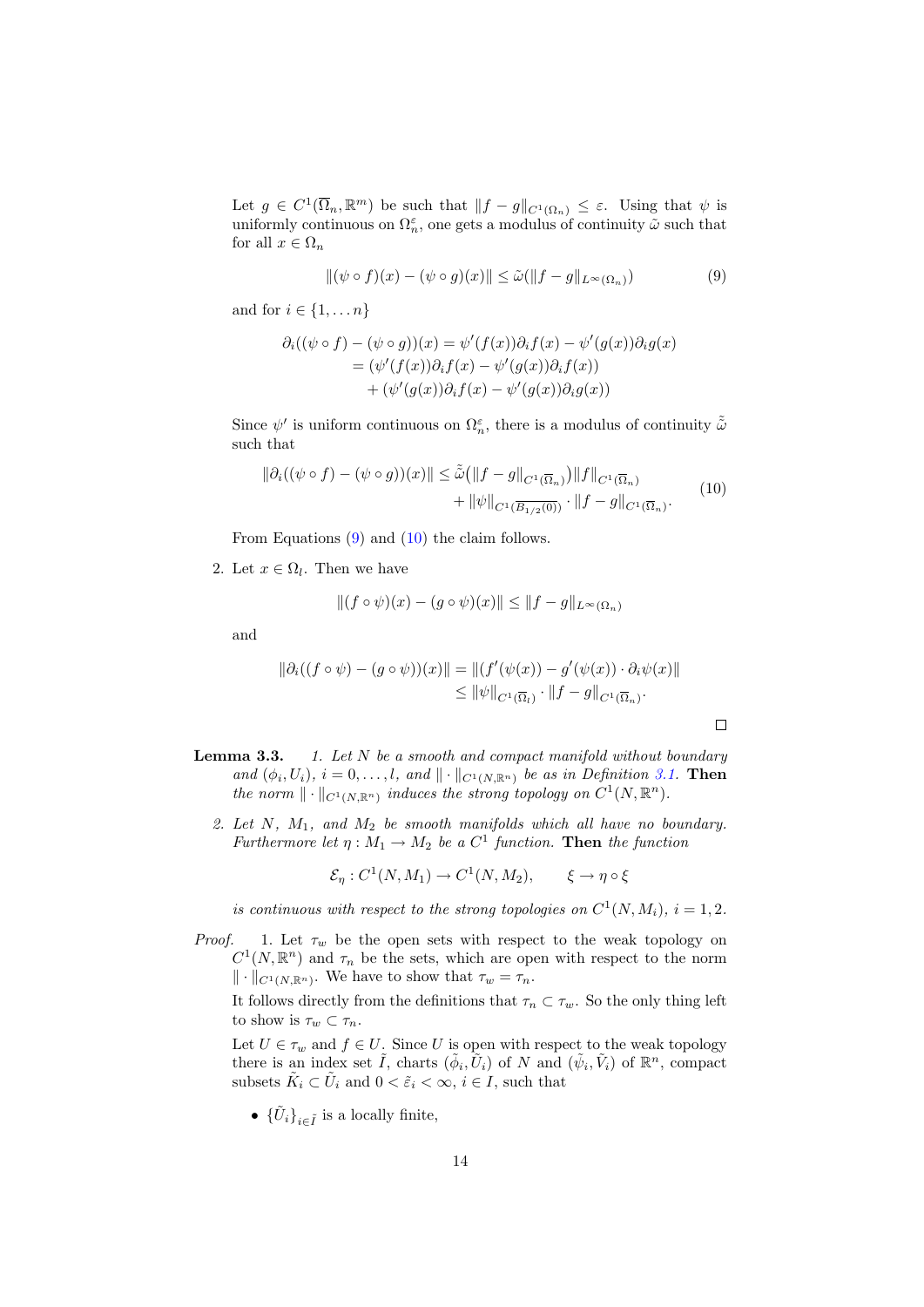- $f(\tilde{K}_i) \subset \tilde{V}_i$ ,
- every  $g \in C^1(N, \mathbb{R}^n)$  with

$$
g(\tilde{K}_i) \subset \tilde{V}_i
$$

and

$$
\|\tilde{\psi}_i\circ f\circ \tilde{\phi}_i^{-1}-\tilde{\psi}_i\circ g\circ \tilde{\phi}_i^{-1}\|_{C^1(\tilde{\phi}(\tilde{K}_i))}<\tilde{\varepsilon}_i
$$

for all  $i \in \tilde{I}$  belongs to U.

Since N is compact, the index set  $\tilde{I}$  is finite so we can assume  $I =$  $\{1,\ldots,\tilde{l}\}.$  Let  $\delta > 0$  and let  $g \in C^1(N,\mathbb{R}^n)$  be such that

$$
||g - f||_{C^{1}(N, \mathbb{R}^{n})} = \sum_{i=0}^{l} ||g \circ \phi_{i}^{-1} - f \circ \phi_{i}^{-1}||_{C^{1}(\phi_{i}(K_{i}))} < \delta.
$$

We have to show, that  $g \in U$  if  $\delta$  is small enough. Since  $f(\tilde{K}_i)$  is a compact subset of the open set  $\tilde{V}_i$ , we get  $g(\tilde{K}_i) \subset \tilde{V}_i$  if  $\delta$  is small enough. Since  $\bigcup_{i=0}^{l} U_i = N$  we get for  $j = 0, \ldots, \tilde{l}$ ,

$$
\begin{aligned} ||(\tilde{\psi}_j) \circ f \circ \tilde{\phi}_j^{-1} - (\tilde{\psi}_j) \circ g \circ \tilde{\phi}_j^{-1} ||_{C^1(\tilde{\phi}_j(\tilde{K}_i))} \\ &= \max_{i=0,\dots,l} \left( ||(\tilde{\psi}_j) \circ f \circ \phi_i^{-1} \circ (\phi_i \circ \tilde{\phi}_j^{-1}) \right. \\ &\left. - (\tilde{\psi}_j) \circ g \circ \phi_i^{-1} \circ (\phi_i \circ \tilde{\phi}_j^{-1}) ||_{C^1(\tilde{\phi}_j(\tilde{K}_j) \cap (\tilde{\phi}_j \circ \phi_i^{-1})(K_i)} \right) \end{aligned}
$$

Using Lemma 3.2, we get that there is a module of continuity  $\omega$  such that

$$
\|(\tilde{\psi}_j) \circ f \circ \tilde{\phi}_j^{-1} - (\tilde{\psi}_j) \circ g \circ \tilde{\phi}_j^{-1}\|_{C^1(\tilde{\phi}_j(\tilde{K}_j))} \leq \omega(\|f - g\|_{C^1(N, \mathbb{R}^n)}) \leq \omega(\delta)
$$

and so g is in U if  $\delta$  is chosen so small that  $\omega(\delta) \leq \min\{\varepsilon_0, \ldots, \varepsilon_{\tilde{l}}\}.$ 

- 2. Let U be an open set in  $C^1(N, M_2)$ . We have to show that  $\mathcal{E}_\eta^{-1}(U)$  is open in  $C^1(N, M_1)$ . To see this, let  $f \in \mathcal{E}_\eta^{-1}(U)$ . Since U is an open set and  $\eta \circ f \in U$ , there is an index set I, charts  $(\phi_i, U_i)$  of N and  $(\psi_i, V_i)$  of  $M_2$ , compact subsets  $K_i \subset U_i$  and  $0 < \varepsilon_i < \infty$ ,  $i \in I$ , such that
	- $\{U_i\}_{i\in I}$  is a locally finite,
	- $\bullet$   $(\eta \circ f)(K_i) \subset V_i$ ,
	- every  $g \in C^1(N, M_2)$  with

$$
g(K_i) \subset V_i
$$

and

$$
\|\psi_i \circ (\eta \circ f) \circ \phi_i^{-1} - \psi_i \circ g \circ \phi_i^{-1}\|_{C^1(\phi(K_i))} < \varepsilon_i
$$

for all  $i \in I$  belongs to U.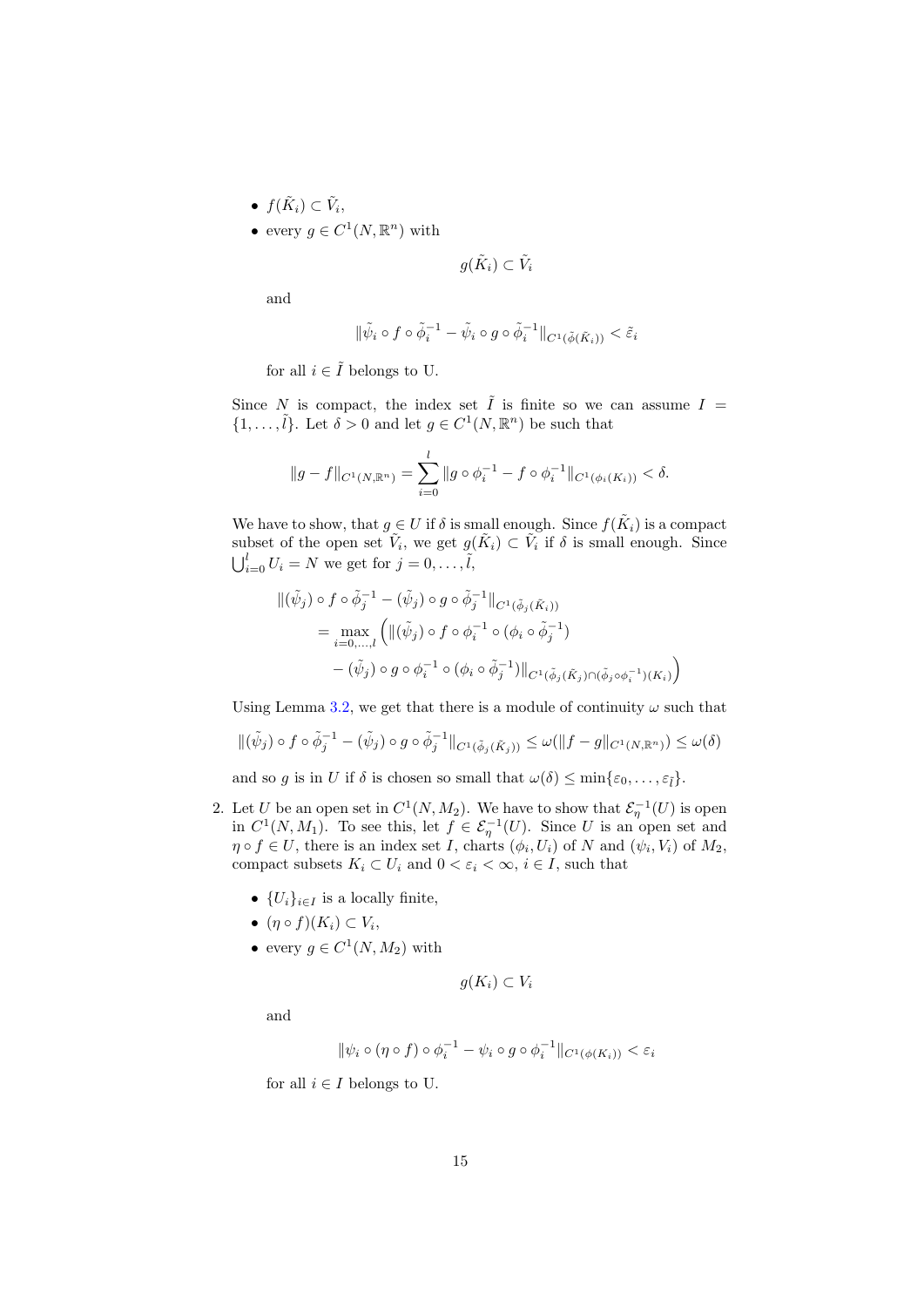We now have to search for suitable charts of N and  $M_1$ . Let  $i \in I$  and  $x \in K_i$ . Since  $(\eta \circ f)(x) \subset V_i$ , there is a chart  $(\tilde{\psi}_{i,x}, \tilde{V}_{i,x})$  of  $M_1$  around  $f(x)$  such that

$$
\eta(\tilde{V}_{i,x})\subset \tilde{V}_i.
$$

Since x is a point of the open set  $(f^{-1} \circ \tilde{\psi}_x)(\tilde{V}_{i,x})$ , there is a chart  $(\tilde{\phi}_x, \tilde{U}_{i,x})$ of  $N$  around  $x$  with

$$
f(\tilde{U}_{i,x}) \subset \tilde{V}_{i,x}.
$$

Let  $\tilde{K}_{i,x} \subset \tilde{U}_{i,x}$  be a compact neighborhood of x.

Since  $K_i$  is a compact set, there are finitely many  $x_{i,0}, \ldots x_{i,l_i} \in K_i$  such that li

$$
\bigcup_{j=0}^{l_i} \tilde{K}_{i,x_{i,j}} \supset K_i \tag{11}
$$

and let us set  $\phi_{i,j} = \phi_{i,x_{i,j}}, \psi_{i,j} = \psi_{i,x_{i,j}}, U_{i,j} = U_{i,x_{i,j}}, V_{i,j} = V_{i,x_{i,j}},$  and  $K_{i,j} = K_{i,x_{i,j}}.$ 

Now let  $h \in C^1(N, M_1)$  be such that

$$
h(K_{i,j}) \subset V_{i,j}
$$

for all  $i \in \{1, ..., l\}, j \in \{1, ..., l_i\}$  and set

$$
\varepsilon_{i,j}:=\|\tilde{\psi}_{i,j}\circ f\circ \tilde{\phi}_{i,j}^{-1}-\tilde{\psi}_{i,j}\circ h\circ \tilde{\phi}_{i,j}^{-1}\|_{C^1(\tilde{\phi}_{i,j}^{-1}(\tilde{U}_{i,j}))}.
$$

Again we have to show that  $\eta \circ h$  belongs to U if the  $\varepsilon_{i,j}$  are small enough. First observe that

$$
h(K_i) \subset \bigcup_{j=0}^{l_i} h(\tilde{K}_{i,j}) \subset \bigcup_{j=0}^{l_i} \tilde{V}_{i,j} \subset V_i.
$$

Furthermore, we calculate for  $i \in I$  using (11) that

−1

$$
\begin{aligned} \|\psi_i \circ (\eta \circ f) \circ \phi_i^{-1} - \psi_i \circ (\eta \circ h) \circ \phi_i\|_{C^1(\phi_i(K_i))} \\ &= \max_{j=1,\dots l_i} \left\| (\psi_i \circ \eta \circ \tilde{\psi}_{i,j}^{-1}) \circ (\tilde{\psi}_{i,j} \circ f \circ \tilde{\phi}_{i,j}^{-1}) \circ (\tilde{\phi}_{i,j} \circ \phi_i^{-1}) \right. \\ &\left. - (\psi_i \circ \eta \circ \tilde{\psi}_{i,j}^{-1}) \circ (\tilde{\psi}_{i,j} \circ h \circ \tilde{\phi}_{i,j}^{-1}) \circ (\tilde{\phi}_{i,j} \circ \phi_i^{-1}) \right\|_{C^1(\phi_i(\tilde{K}_{i,j}))} \end{aligned}
$$

Using Lemma 3.2 and that  $l_i$  is finite, we get that there is a modulus of continuity  $\omega_i$  such that

$$
\|\psi_i \circ (\eta \circ f) \circ \phi_i^{-1} - \psi_i(\circ \eta \circ h) \circ \phi_i^{-1}\|_{C^1(\phi(K_i))} \leq \omega \bigl(\max_{j=0,\dots l_i} \varepsilon_{i,j}\bigr).
$$

So if the  $\varepsilon_{i,j}$  are small enough we get  $h \in U$ .

.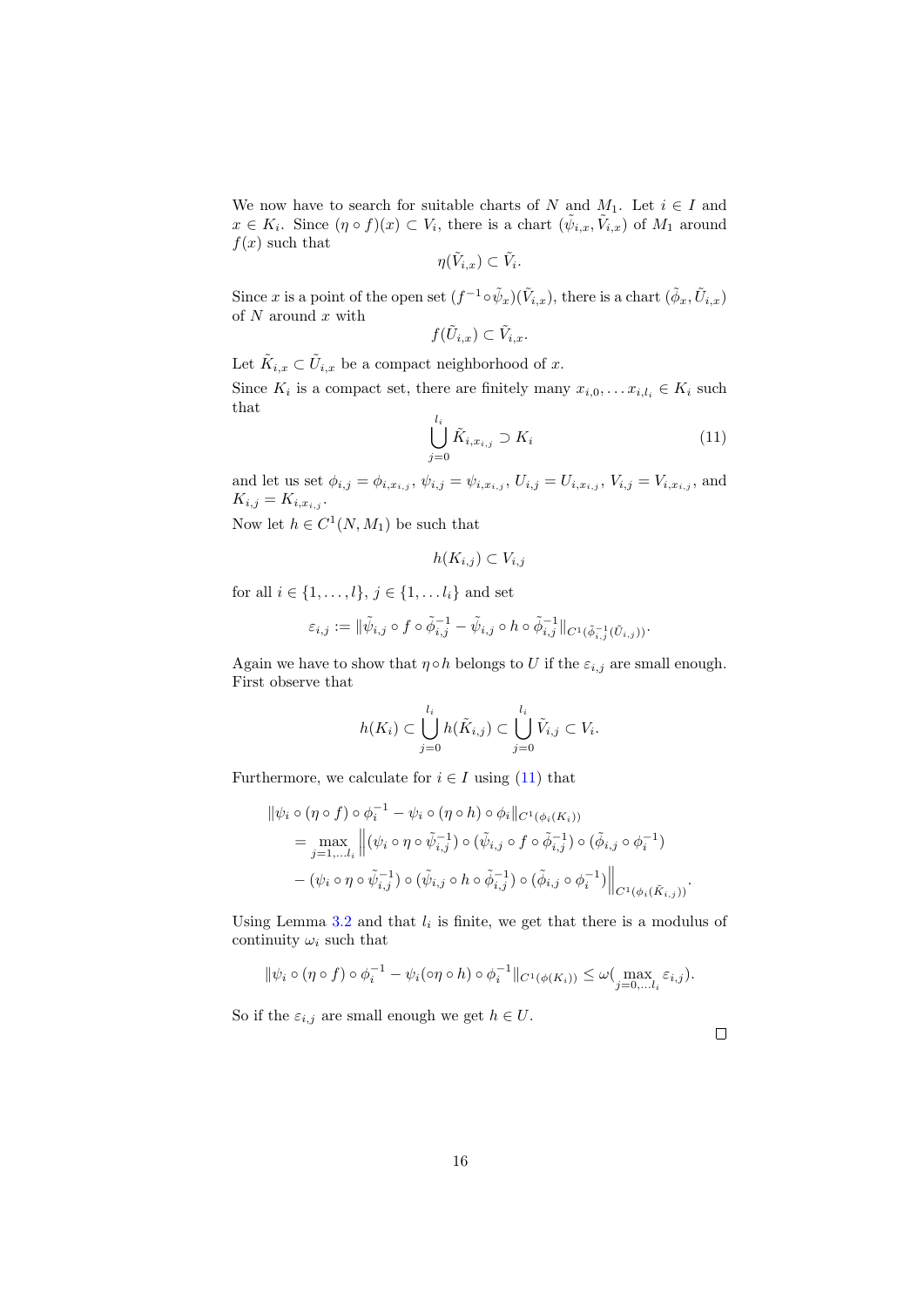#### 3.2 Proof of Theorem 1.4

Applying the easy Whitney embedding theorem (cf. Theorem 2.3) and the tubular neighborhood theorem (cf. Theorem 2.4), we get a  $C<sup>1</sup>$  embedding

$$
\mu:M\to\mathbb{R}^q
$$

for some  $q \in \mathbb{N}$ , an open set  $W_{\mu}$  containing  $\mu(M)$  and a  $C^{1}$  retraction

$$
r_{\mu}: W_{\mu} \to \mu(M),
$$

i.e.  $r_{\mu}$  is  $C^1$  and satisfies  $r_{\mu}(y) = y$  for every y in  $\mu(M)$ .

First we show that there is an  $\varepsilon > 0$  such that for every

$$
\xi \in B_{\varepsilon}(\mu \circ \eta) := \{ \zeta \in C^1(N, \mathbb{R}^q) | \| \zeta - \mu \circ \eta \| < \varepsilon \}
$$

the function  $r_{\mu} \circ \xi$  is a welldefined  $C^1$  embedding.

Since  $(\mu \circ \eta)(N)$  is a compact subset of the domain of definition  $W_{\mu}$  of  $r_{\mu}$ ,  $dist(\partial W_\mu, (\mu \circ \eta)(N)) > 0$ . Thus the function  $r_\mu \circ \xi$  is welldefined for all  $\xi \in B_{\varepsilon_1}(\mu \circ \eta)$  if  $\varepsilon = \text{dist}(\partial W_\mu, (\mu \circ \eta)(N))$ . Theorem 2.2 tells us that there is an open neighborhood of  $\mu \circ \eta$  in  $C^1(N,M)$  consisting only on embeddings. Using the fact that the norm from Definition 3.1 induces this topology (Lemma 1, we get that there is an  $\varepsilon_1 \geq \varepsilon_2 > 0$  such that all elements of  $B_{\varepsilon_2}(\mu \circ \eta)$  are  $C^1$ embeddings. Using Lemma 3.2 we get moduli of continuity  $\omega_i$ ,  $\omega$ , such that for all  $\xi \in B_{\varepsilon_2}(\mu \circ \eta)$ 

$$
||r_{\mu} \circ \xi - \mu \circ \eta||_{C^{1}(N, \mathbb{R}^{q})} = ||r_{\mu} \circ \xi - r_{\mu} \circ \mu \circ \eta||_{C^{1}(N, \mathbb{R}^{q})}
$$
  
\n
$$
= \sum_{i=0}^{l} ||r_{\mu} \circ \xi \circ \phi_{i}^{-1} - r_{\mu} \circ \mu \circ \eta \circ \phi_{i}^{-1}||_{C^{1}(\phi_{i}(K_{i}), \mathbb{R}^{q})}
$$
  
\n
$$
\leq = \sum_{i=0}^{l} ||r_{\mu} \circ \xi \circ \phi_{i}^{-1} - r_{\mu} \circ \mu \circ \eta \circ \phi_{i}^{-1}||_{C^{1}(\phi_{i}(K_{i}), \mathbb{R}^{q})}
$$
  
\n
$$
\leq \sum_{i=0}^{l} \omega_{i} (||\xi \circ \phi_{i}^{-1} - \mu \circ \eta \circ \phi_{i}^{-1}||_{C^{1}(\phi_{i}(K_{i}), \mathbb{R}^{q})})
$$
  
\n
$$
\leq \omega (||\xi - \mu \circ \eta||_{C^{1}(N, \mathbb{R}^{q})})
$$

Thus there is an  $\varepsilon > 0$ ,  $\varepsilon < \varepsilon_2$ , such that for all  $\xi \in B_{\varepsilon}(\mu \circ \eta)$  the function  $r_{\mu} \circ \xi$ is an element of  $B_{\varepsilon_2}(\mu \circ \eta)$  and hence an embedding.

Since Lemma 3.3, (2), tells us that the map

$$
\mathcal{E}_{\mu}: C^{1}(N, M) \to C^{1}(N, \mathbb{R}^{n})
$$

$$
\zeta \to \eta \circ \zeta
$$

is continuous, the set  $V = \mathcal{E}_{\mu}^{-1}(B_{\varepsilon}(\nu))$  is open. For  $\xi \in V$  we now consider the well<br>defined  $C^1$  function

$$
h: N \times [0,1] \to M
$$
  

$$
(x,t) \to \mu^{-1} \circ r_{\mu}(\mu \circ \eta + t(\mu \circ \xi - \mu \circ \eta)).
$$

Since

$$
\|\mu \circ \eta + t(\mu \circ \xi - \mu \circ \eta)\|_{C^1(M, \mathbb{R}^q)} < \varepsilon
$$